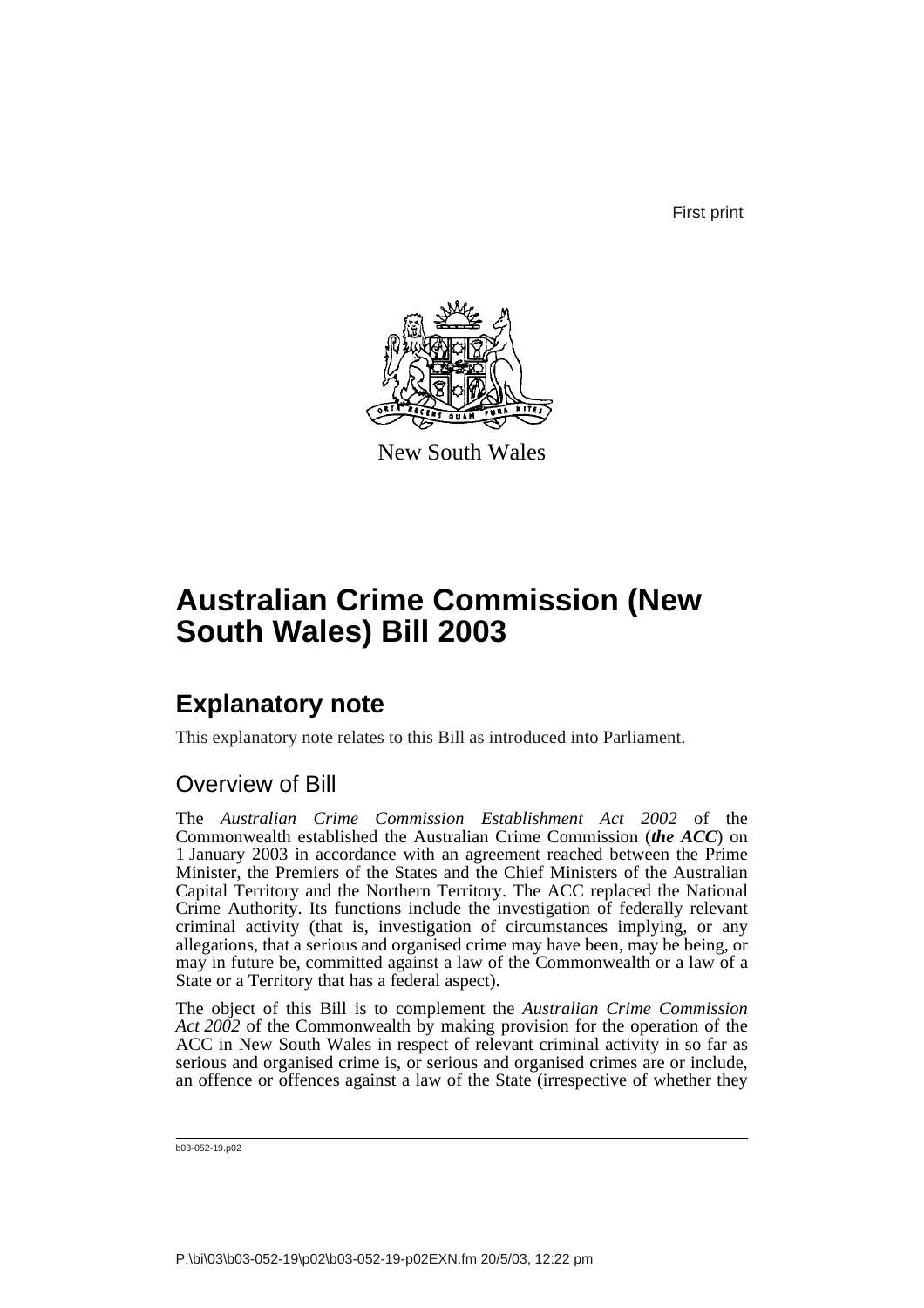Explanatory note

have a federal aspect). The Bill does this by applying the Commonwealth Act and regulations, directions and guidelines under it (with power to modify these where appropriate) as a law of New South Wales.

The Bill also repeals the *National Crime Authority (State Provisions) Act 1984* and includes provisions to provide for the transition of the operations of the National Crime Authority to the ACC in New South Wales.

# Outline of provisions

## **Part 1 Preliminary**

**Clause 1** sets out the name (also called the short title) of the proposed Act.

**Clause 2** provides for the commencement of the proposed Act (with a minor exception) on the date of assent.

**Clause 3** defines expressions used in the proposed Act.

**Clause 4** provides that the proposed Act binds the Crown.

# **Part 2 The applied provisions**

### **Division 1 Application and interpretation**

**Clause 5** applies as a law of New South Wales the ACC laws (which are defined in proposed section 3 as the *Australian Crime Commission Act 2002* of the Commonwealth and all regulations, guidelines and directions in force under that Act), as modified under the proposed Act, as described in the Overview above.

**Clause 6** permits the regulations under the proposed Act to modify the ACC laws for the purposes of the proposed Act. The clause also permits the regulations to provide that the ACC laws applied by proposed section 5 apply as if any amendment to the ACC laws made by a law of the Commonwealth had not taken effect.

**Clause 7** applies the *Acts Interpretation Act 1901* of the Commonwealth as a law of this State in relation to the interpretation of the applied provisions (which are defined in proposed section 3 as the ACC laws that apply as a law of this State because of proposed section 5 and so as to include any modification of those laws under the proposed Act). In addition, it provides that the *Interpretation Act 1987* of New South Wales does not apply to the applied provisions.

Explanatory note page 2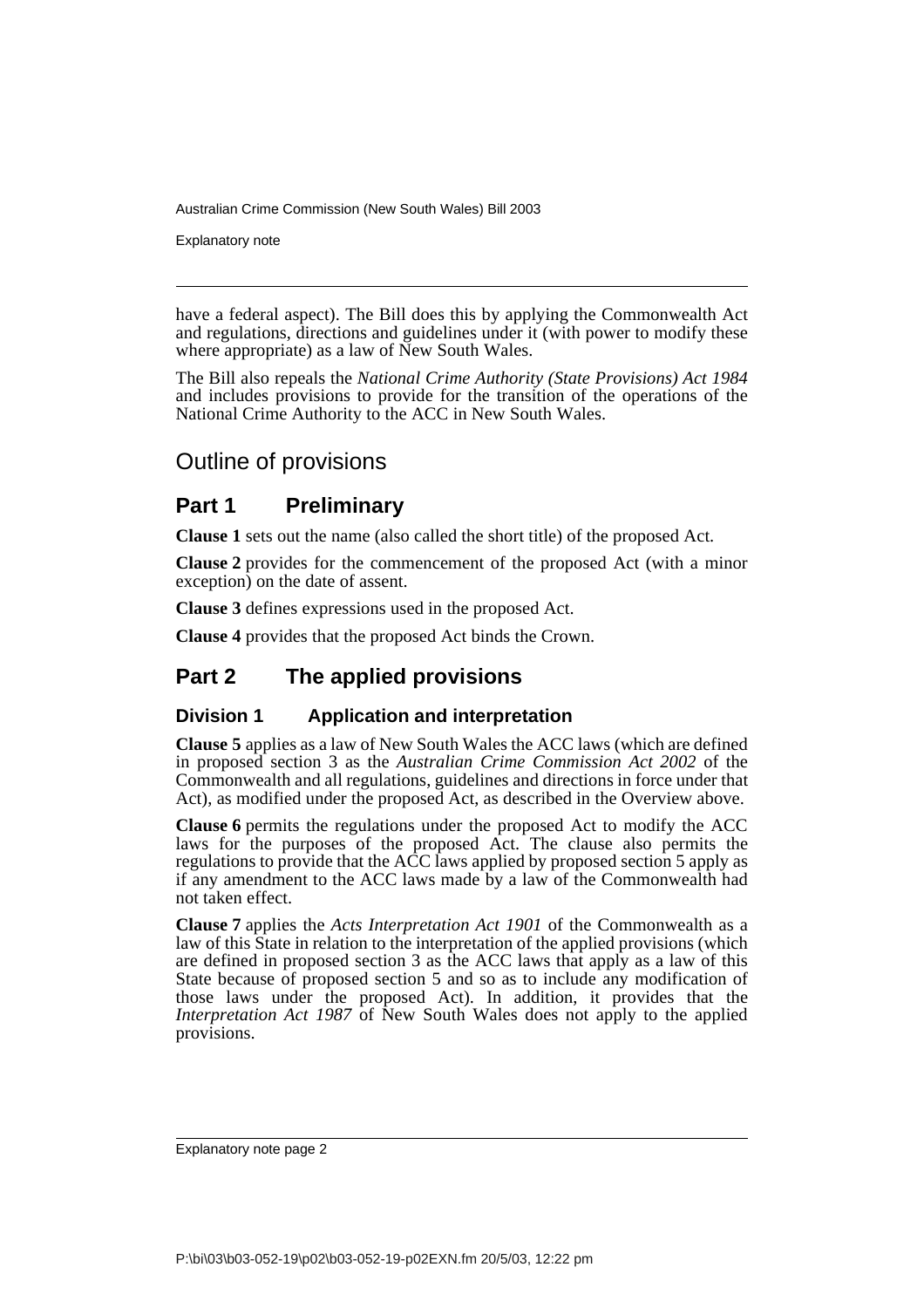Explanatory note

### **Division 2 Conferral of functions**

**Clause 8** provides for a Commonwealth body or person (defined in proposed section 3 to mean the ACC and various other Commonwealth persons and bodies) to have the functions conferred on the body or person under the applied provisions.

**Clause 9** provides for the conferral of a function on a Commonwealth person or body to be subject to any provision of the *Australian Crime Commission Act 2002* of the Commonwealth (the *ACC Act*) that requires the consent of the Board of the ACC before the function can be performed.

**Clause 10** makes it clear that a Commonwealth body or person is not precluded by any law of the State from performing a function conferred under the proposed Part.

**Clause 11** makes it clear that the proposed Part does not purport to impose any duty on a Commonwealth body or person to perform a function if the imposition of the duty would be beyond the legislative power of the Parliament of the State.

**Clause 12** makes it clear that functions are conferred on federal judicial officers by the applied provisions in a personal capacity and not as a court or as a member of a court.

**Clause 13** provides that any delegation by a Commonwealth person or body under the ACC Act is taken to extend to, and have effect for the purposes of, the corresponding provision of the applied provisions.

### **Division 3 Provisions about offences**

**Clause 14** states that the object of the proposed Division is to provide for an offence against the applied provisions to be treated as if it were an offence against a law of the Commonwealth.

In addition, the clause gives examples of the purposes for which an offence is to be so treated.

**Clause 15** applies the relevant Commonwealth laws as laws of this State in relation to an offence against the applied provisions as if those provisions were a law of the Commonwealth.

In addition, the clause provides that, except as provided by the regulations under the proposed Act, an offence against the applied provisions is taken to be an offence against the laws of the Commonwealth and not an offence against the laws of this State.

**Clause 16** provides that a function or power in relation to an offence against the ACC Act conferred on a Commonwealth officer or authority by Commonwealth laws applying because of proposed section 15 is also conferred on the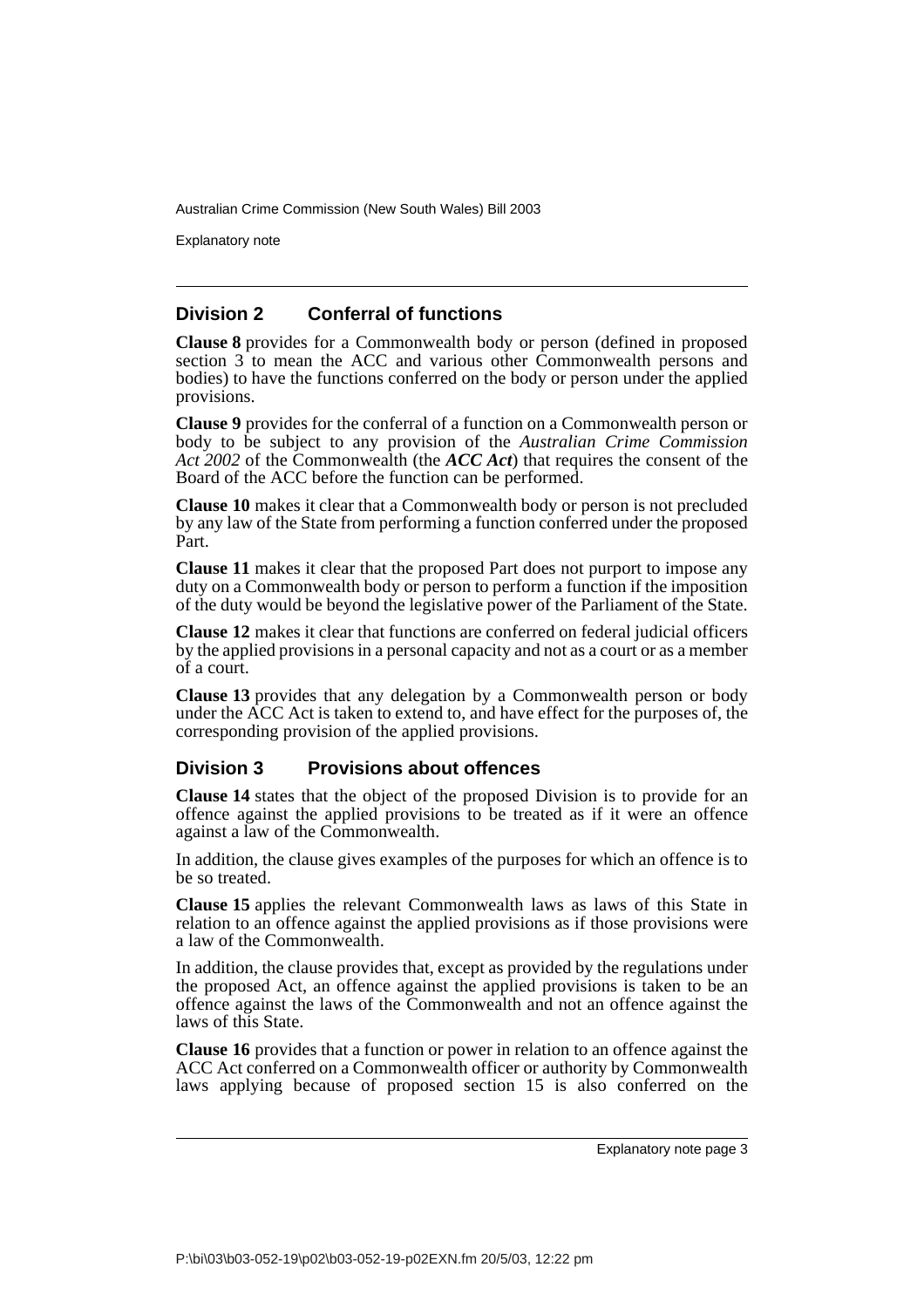Explanatory note

Commonwealth officer or authority in relation to an offence against the corresponding provision of the applied provisions.

**Clause 17** provides that a person is not liable to be punished for an offence under the applied provisions if the person has been punished for the same offence under the ACC Act.

### **Part 3 General**

**Clause 18** enables the Minister administering the proposed Act to make arrangements with the Commonwealth Minister for the Board of the ACC to obtain information or intelligence relating to relevant criminal activities (which are defined in the ACC Act to mean any circumstances implying, or any allegations, that a serious and organised crime may have been, may be being, or may in future be, committed against a law of the Commonwealth, of a State or of a Territory).

**Clause 19** enables the Minister administering the proposed Act to make administrative arrangements with the Commonwealth Minister to make available officers or employees of the State or authorities of the State and others to perform services for the ACC.

**Clause 20** authorises a Judge of a court of the State to perform functions conferred on the judge under section 22 (Search warrants), 23 (Application by telephone for search warrants) or 31 (Warrant for arrest of witness) of the ACC Act.

**Clause 21** provides that the validity of a thing done for the purposes of the applied provisions is not affected only because it was done also for the purposes of the ACC laws.

**Clause 22** empowers the Governor to make regulations for carrying out or giving effect to the proposed Act.

**Clause 23** repeals the *National Crime Authority (State Provisions) Act 1984* and the regulation made under that Act.

**Clause 24** is a formal provision that gives effect to the amendments to the Acts and regulations set out in Schedule 1.

**Clause 25** is a formal provision giving effect to the savings, transitional and other provisions set out in Schedule 2.

**Clause 26** provides for the review of the proposed Act.

Explanatory note page 4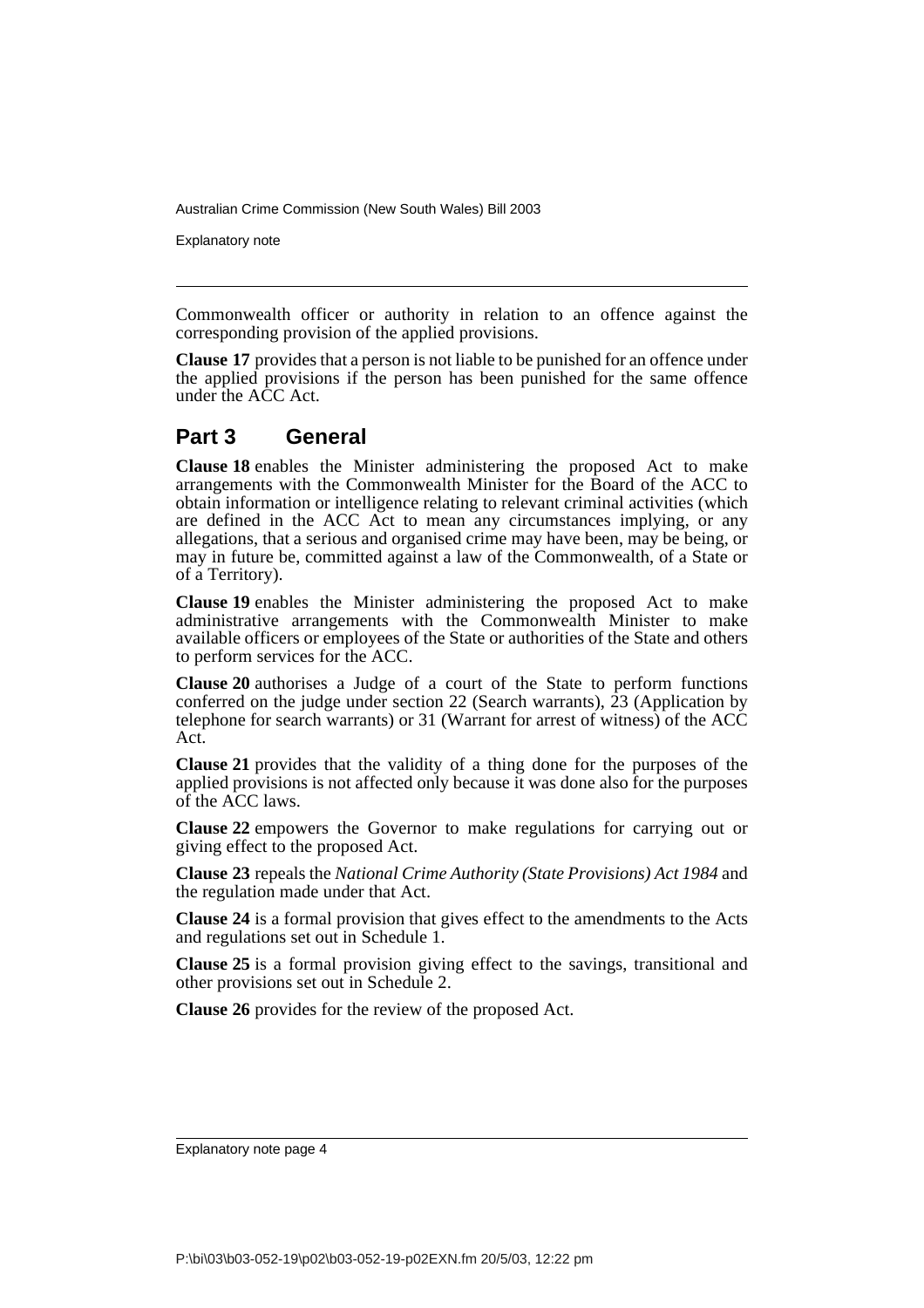Explanatory note

## **Schedule 1 Amendment of other Acts and instruments**

**Schedule 1** makes amendments to various Acts and instruments that are consequential on the replacement of the National Crime Authority by the ACC and the repeal of the *National Crime Authority (State Provisions) Act 1984*.

## **Schedule 2 Savings, transitional and other provisions**

**Schedule 2** includes savings and transitional provisions with respect to the transition of the operations of the National Crime Authority to the ACC in New South Wales.

Part 2 of the *Co-operative Schemes (Administrative Actions) Act 2001* was part of the legislative response to the decision of the High Court in *The Queen v Hughes* [2000] HCA 22, which cast doubt on the ability of Commonwealth authorities to exercise powers and perform functions under State laws in relation to certain inter-governmental legislative schemes. That Act ensures that functions or powers are not imposed on Commonwealth authorities and officers in connection with administrative action under the schemes if their imposition would exceed the legislative power of the State, and validates any such previous invalid administrative action. Clause 12 of Schedule 2 validates any previous such invalid administrative action taken by the National Crime Authority before the repeal by the proposed Act of the *National Crime Authority (State Provisions) Act 1984*.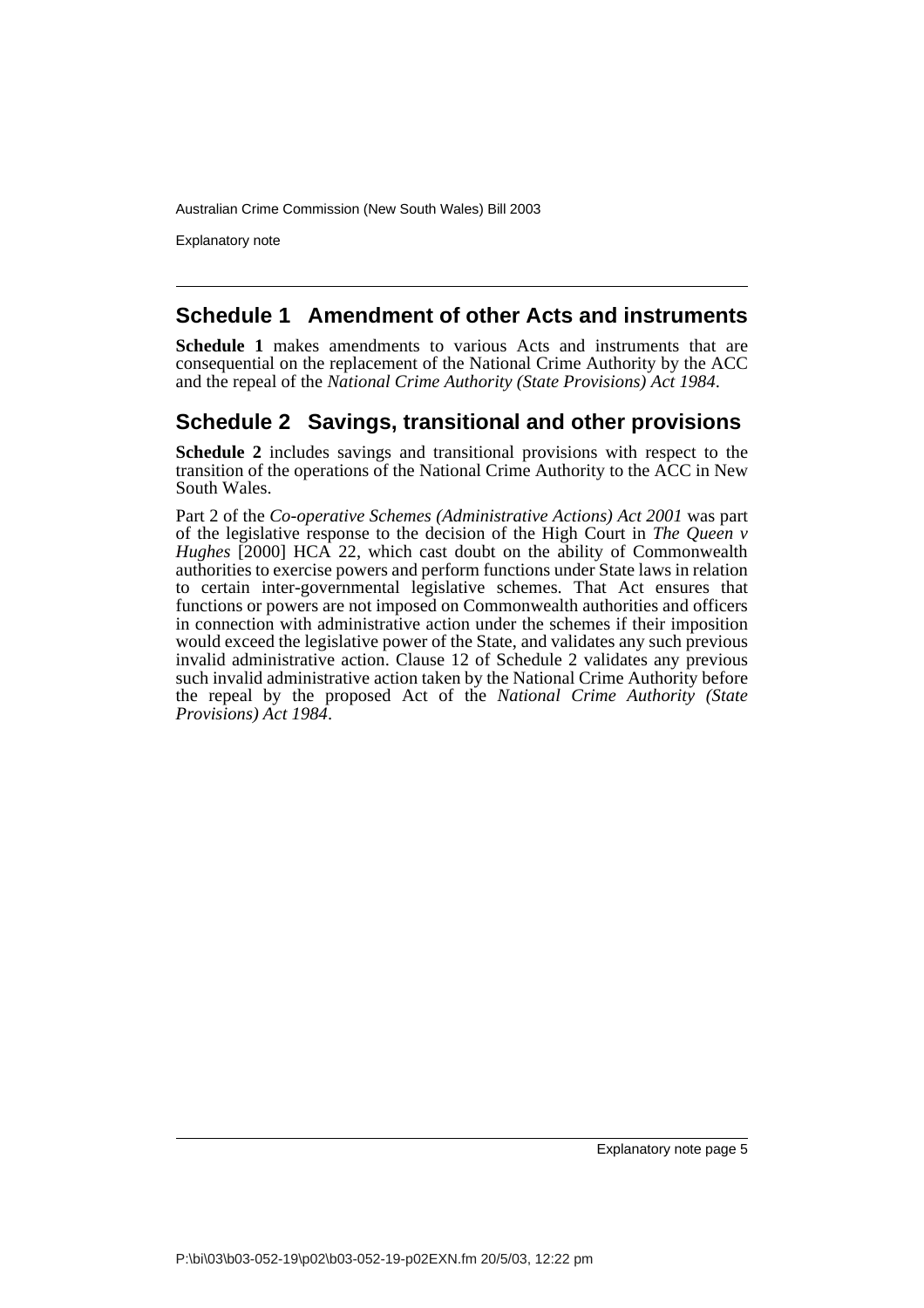Explanatory note

Explanatory note page 6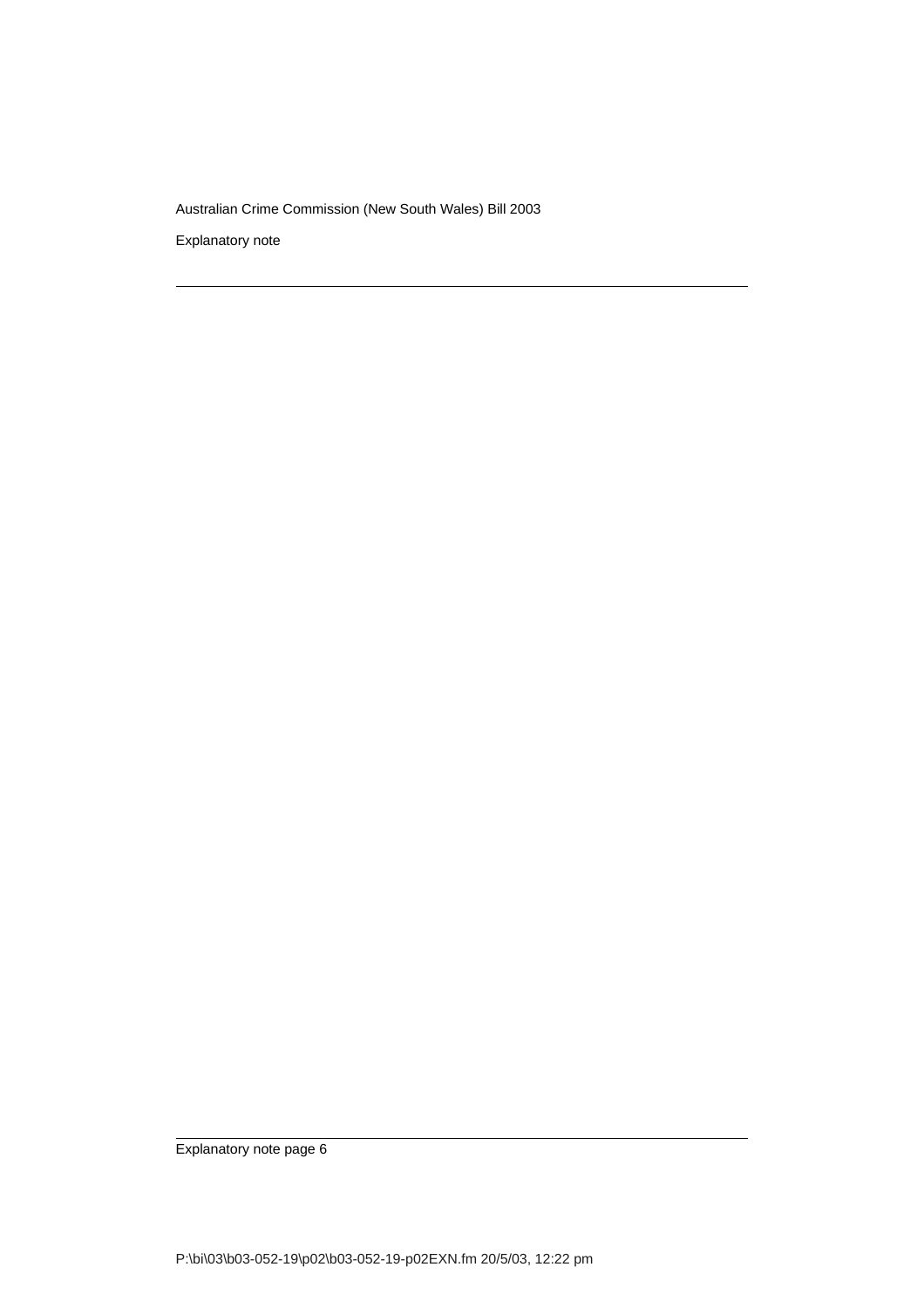First print



New South Wales

# **Australian Crime Commission (New South Wales) Bill 2003**

# **Contents**

|        |                        |                                       | Page |
|--------|------------------------|---------------------------------------|------|
| Part 1 | <b>Preliminary</b>     |                                       |      |
|        | Name of Act            |                                       | 2    |
|        | 2<br>Commencement      |                                       | 2    |
|        | 3<br>Definitions       |                                       | 2    |
|        | Crown bound<br>4       |                                       | 3    |
| Part 2 | The applied provisions |                                       |      |
|        | <b>Division 1</b>      | <b>Application and interpretation</b> |      |
|        | 5                      | Application of ACC laws to this State | 4    |
|        | 6                      | Modification of ACC laws              | 4    |
|        | 7                      | Interpretation of applied provisions  | 4    |
|        |                        |                                       |      |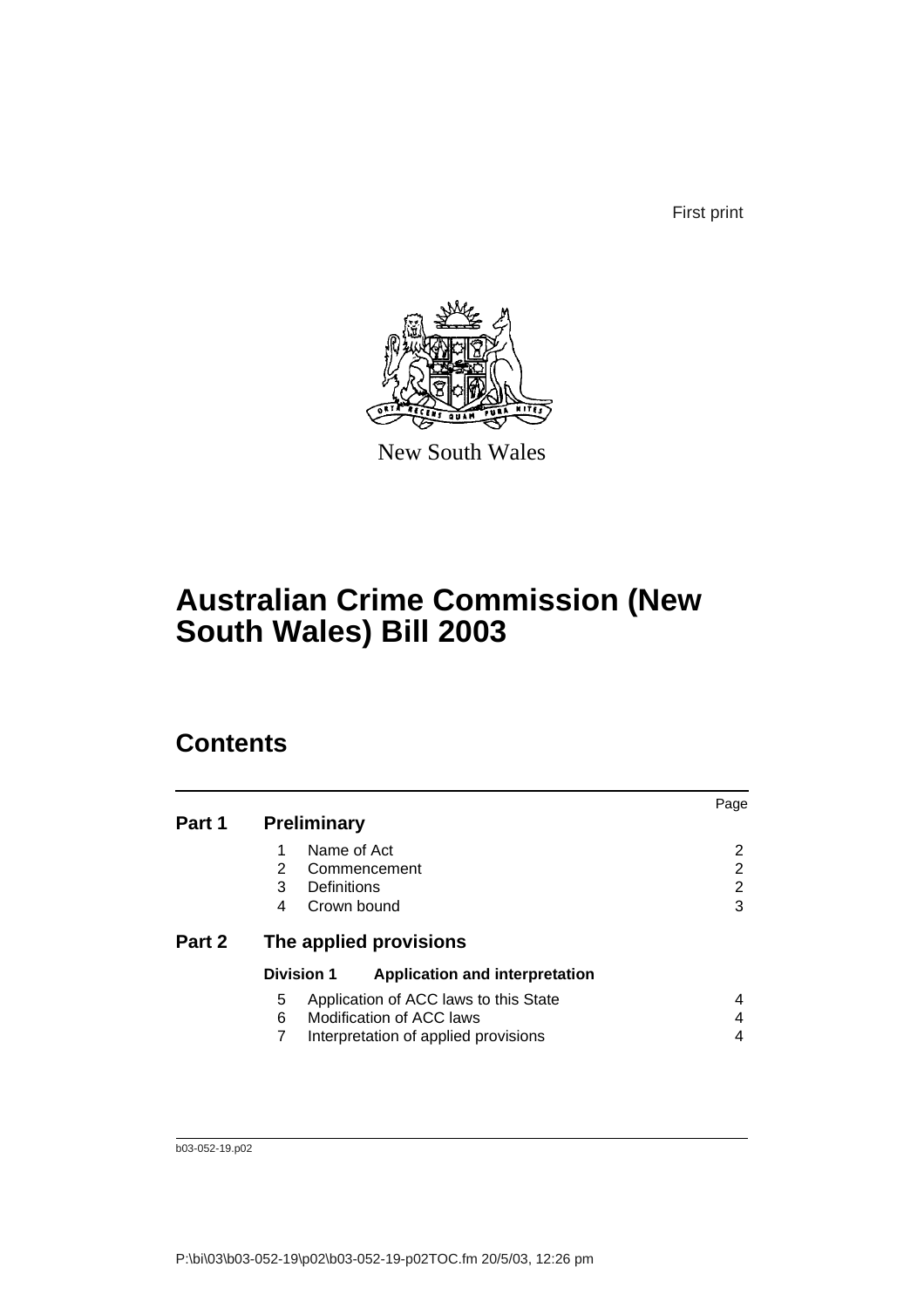**Contents** 

|                  |                |                   |                                                                                     | Page           |
|------------------|----------------|-------------------|-------------------------------------------------------------------------------------|----------------|
|                  |                | <b>Division 2</b> | <b>Conferral of functions</b>                                                       |                |
|                  | 8              |                   | Functions under applied provisions                                                  | 4              |
|                  | 9              | performed         | Consent of Board may be needed before functions can be                              | 5              |
|                  | 10             |                   | Functions not affected by State laws                                                | 5              |
|                  | 11             |                   | Extent to which functions are conferred                                             | 5              |
|                  | 12             |                   | Functions of federal judicial officers                                              | 5              |
|                  | 13             |                   | Delegations under ACC Act                                                           | 6              |
|                  |                | <b>Division 3</b> | <b>Provisions about offences</b>                                                    |                |
|                  | 14             |                   | Object of this Division                                                             | 6              |
|                  | 15             |                   | Application of Commonwealth criminal laws to offences<br>against applied provisions | 6              |
|                  | 16             |                   | Functions and powers conferred on Commonwealth                                      |                |
|                  |                |                   | officers and authorities relating to offences                                       | $\overline{7}$ |
|                  | 17             | Double jeopardy   |                                                                                     | $\overline{7}$ |
| Part 3           | General        |                   |                                                                                     |                |
|                  | 18             |                   | Arrangements for Board to obtain information or intelligence                        | 8              |
|                  | 19             |                   | Administrative arrangements with Commonwealth                                       | 8              |
|                  | 20             |                   | Judges to perform functions under ACC Act                                           | 8              |
|                  | 21<br>22       | Regulations       | Things done for multiple purposes                                                   | 8<br>8         |
|                  | 23             |                   | Repeal of National Crime Authority (State Provisions)                               |                |
|                  |                |                   | Act 1984 No 157 and National Crime Authority                                        |                |
|                  | 24             |                   | (State Provisions) Regulation 2000<br>Amendment of other Acts and instruments       | 8<br>9         |
|                  | 25             |                   | Savings, transitional and other provisions                                          | 9              |
|                  | 26             | Review of Act     |                                                                                     | 9              |
|                  |                |                   |                                                                                     |                |
| <b>Schedules</b> |                |                   |                                                                                     |                |
|                  | 1              |                   | Amendment of other Acts and instruments                                             | 10             |
|                  | $\overline{2}$ |                   | Savings, transitional and other provisions                                          | 20             |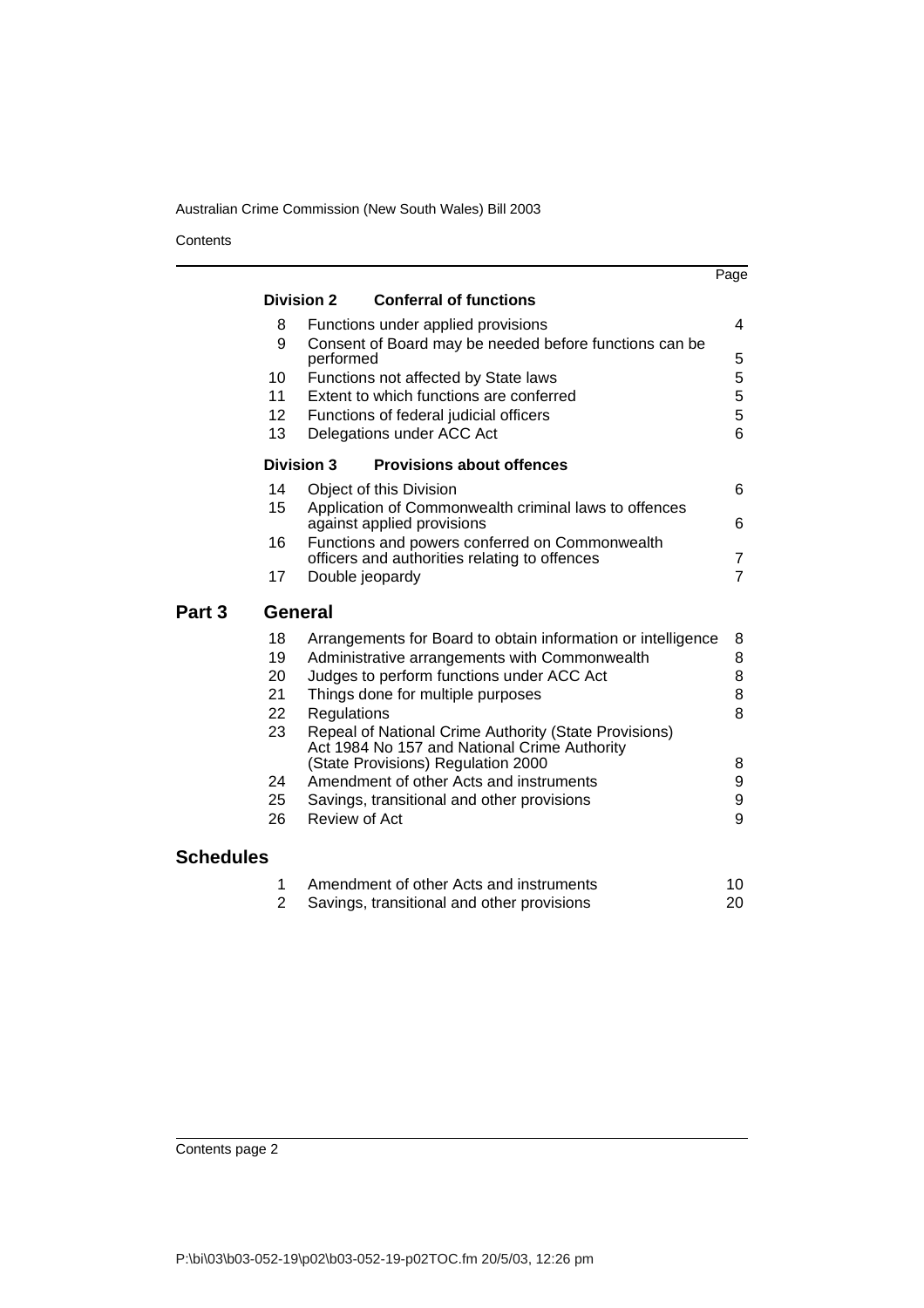

New South Wales

# **Australian Crime Commission (New South Wales) Bill 2003**

No , 2003

### **A Bill for**

An Act to make provision for the operation of the Australian Crime Commission in New South Wales; to repeal the *National Crime Authority (State Provisions) Act 1984*; and to make consequential amendments to various Acts.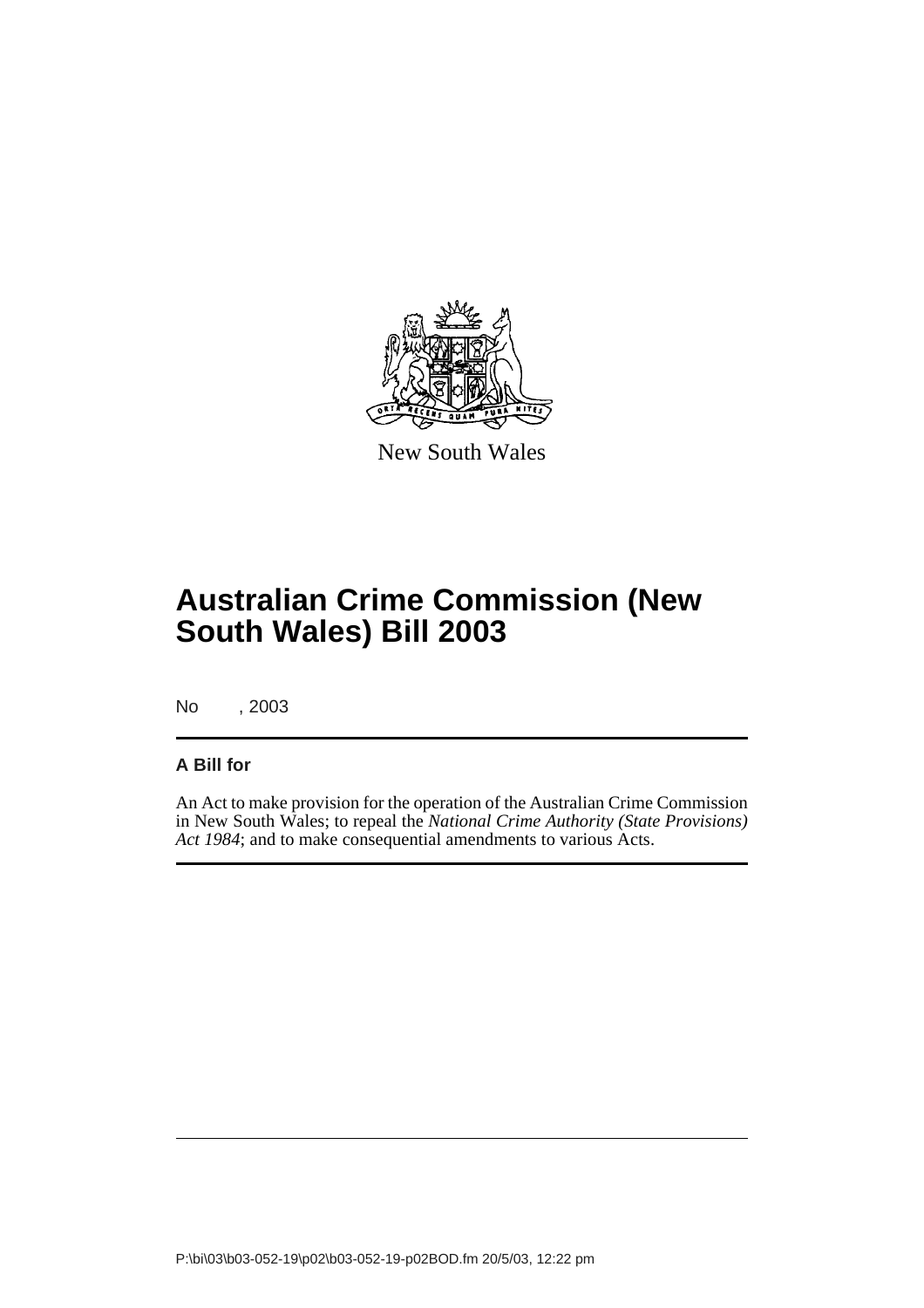Part 1 Preliminary

<span id="page-9-3"></span><span id="page-9-2"></span><span id="page-9-1"></span><span id="page-9-0"></span>

|              | The Legislature of New South Wales enacts: |                    |                                                                                                                                                                 |                |  |
|--------------|--------------------------------------------|--------------------|-----------------------------------------------------------------------------------------------------------------------------------------------------------------|----------------|--|
| Part 1       |                                            |                    | <b>Preliminary</b>                                                                                                                                              | 2              |  |
| 1            |                                            | <b>Name of Act</b> |                                                                                                                                                                 | 3              |  |
|              |                                            | Act 2003.          | This Act is the Australian Crime Commission (New South Wales)                                                                                                   | 4<br>5         |  |
| $\mathbf{2}$ |                                            |                    | <b>Commencement</b>                                                                                                                                             | 6              |  |
|              | (1)                                        |                    | This Act commences on the date of assent to this Act, except as<br>provided by subsection (2).                                                                  | 7<br>8         |  |
|              | (2)                                        |                    | Schedule 1.32 commences, or is taken to have commenced, on the<br>commencement of Schedule 7 [8] to the State Revenue Legislation<br>Amendment Act 2002.        | 9<br>10<br>11  |  |
| 3            | <b>Definitions</b>                         |                    |                                                                                                                                                                 | 12             |  |
|              | (1)                                        |                    | In this Act:                                                                                                                                                    | 13             |  |
|              |                                            |                    | ACC Act means the Australian Crime Commission Act 2002 of the<br>Commonwealth.<br>Note. That Act was originally known as the National Crime Authority Act 1984. | 14<br>15<br>16 |  |
|              |                                            |                    | ACC laws means:                                                                                                                                                 | 17             |  |
|              |                                            | (a)                | the ACC Act, and                                                                                                                                                | 18             |  |
|              |                                            | (b)                | all regulations, directions and guidelines in force under the<br><b>ACC</b> Act.                                                                                | 19<br>20       |  |
|              |                                            | Act.               | <i>applied provisions</i> means the ACC laws that apply as a law of this<br>State because of section 5, including any modification under this                   | 21<br>22<br>23 |  |
|              |                                            |                    | <b>Commonwealth body or person means:</b>                                                                                                                       | 24             |  |
|              |                                            | (a)                | the ACC, or                                                                                                                                                     | 25             |  |
|              |                                            | (b)                | the Board, or                                                                                                                                                   | 26             |  |
|              |                                            | (c)                | the Chair of the Board, or                                                                                                                                      | 27             |  |
|              |                                            | (d)                | a member of the Board, or                                                                                                                                       | 28             |  |
|              |                                            | (e)                | the Inter-Governmental Committee, or                                                                                                                            | 29             |  |
|              |                                            | (f)                | the CEO, or                                                                                                                                                     | 30             |  |
|              |                                            | (g)                | a member of the staff of the ACC, or                                                                                                                            | 31             |  |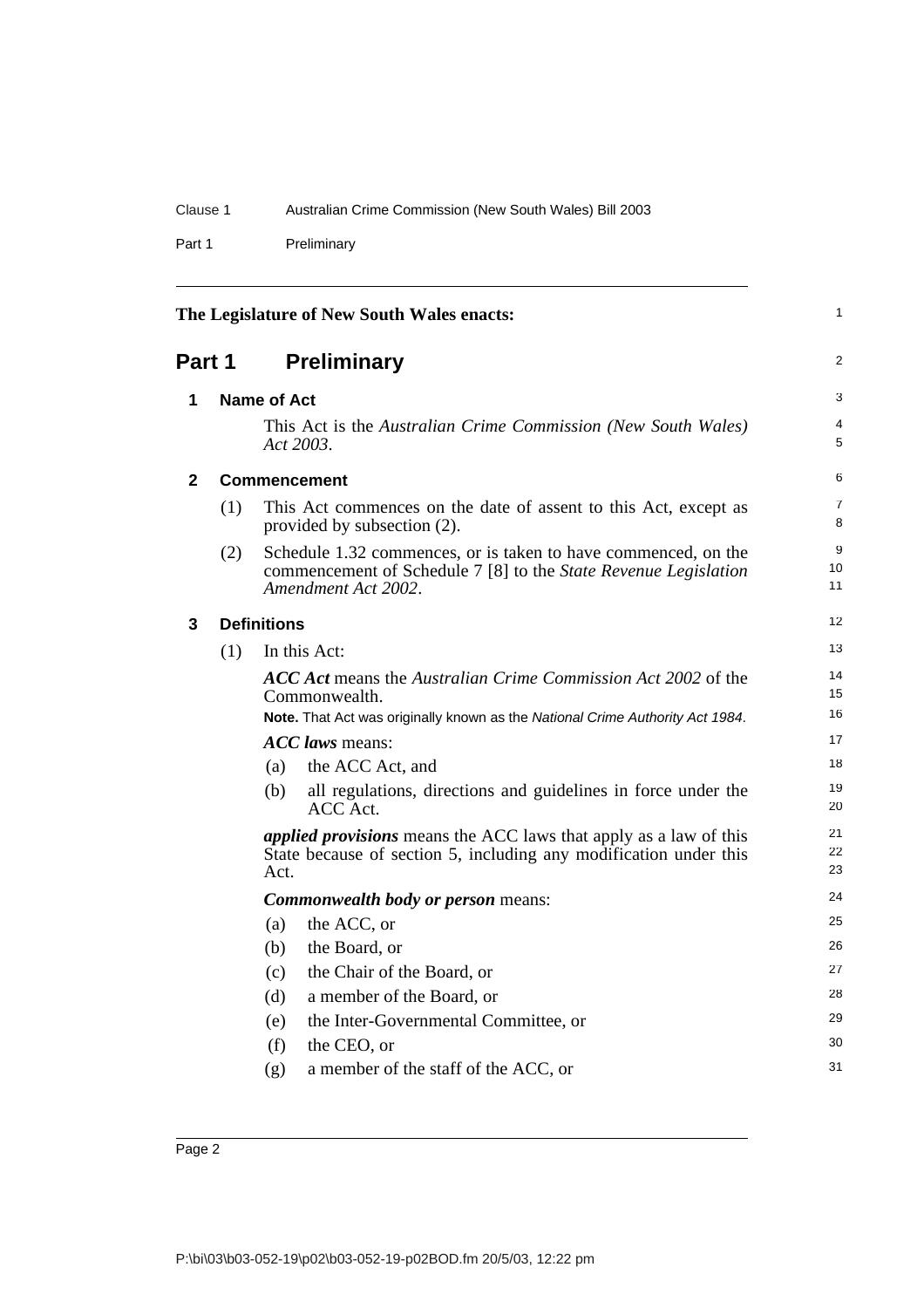Australian Crime Commission (New South Wales) Bill 2003 Clause 4

Preliminary **Preliminary Part 1** 

<span id="page-10-0"></span>

|   |     | (h)                | an examiner, or                                                                                                                                                                               | $\mathbf{1}$                |
|---|-----|--------------------|-----------------------------------------------------------------------------------------------------------------------------------------------------------------------------------------------|-----------------------------|
|   |     | (i)                | a Judge of the Federal Court, or                                                                                                                                                              | $\overline{2}$              |
|   |     | (i)                | a Federal Magistrate.                                                                                                                                                                         | 3                           |
|   |     |                    | <i>confer</i> includes to impose.                                                                                                                                                             | 4                           |
|   |     |                    | Federal Magistrate means a Federal Magistrate (including the<br>Chief Federal Magistrate) who holds office under the Federal<br><i>Magistrates Act 1999</i> of the Commonwealth.              | 5<br>6<br>$\overline{7}$    |
|   |     |                    | <i>function</i> includes a power or duty.                                                                                                                                                     | 8                           |
|   |     |                    | <i>modification</i> includes an addition, omission or substitution.                                                                                                                           | 9                           |
|   |     |                    | <i>perform</i> includes to exercise.                                                                                                                                                          | 10 <sup>1</sup>             |
|   | (2) |                    | If this Act uses a term that is given a meaning in section 4 of the<br>ACC Act, the term has the same meaning in this Act unless the<br>contrary intention appears.                           | 11<br>12 <sup>2</sup><br>13 |
|   | (3) | to:                | In this Act, a reference to a Commonwealth Act includes a reference                                                                                                                           | 14<br>15                    |
|   |     | (a)                | the Commonwealth Act, as amended and in force for the time<br>being, and                                                                                                                      | 16<br>17                    |
|   |     | (b)                | an Act enacted in substitution for that Act and, if it is<br>amended, as amended and in force for the time being.                                                                             | 18<br>19                    |
|   | (4) |                    | Notes included in this Act do not form part of this Act.                                                                                                                                      | 20                          |
| 4 |     | <b>Crown bound</b> |                                                                                                                                                                                               | 21                          |
|   |     |                    | This Act and the applied provisions bind the Crown in right of New<br>South Wales and, in so far as the legislative power of Parliament<br>permits, the Crown in all of its other capacities. | 22<br>23<br>24              |
|   |     |                    |                                                                                                                                                                                               |                             |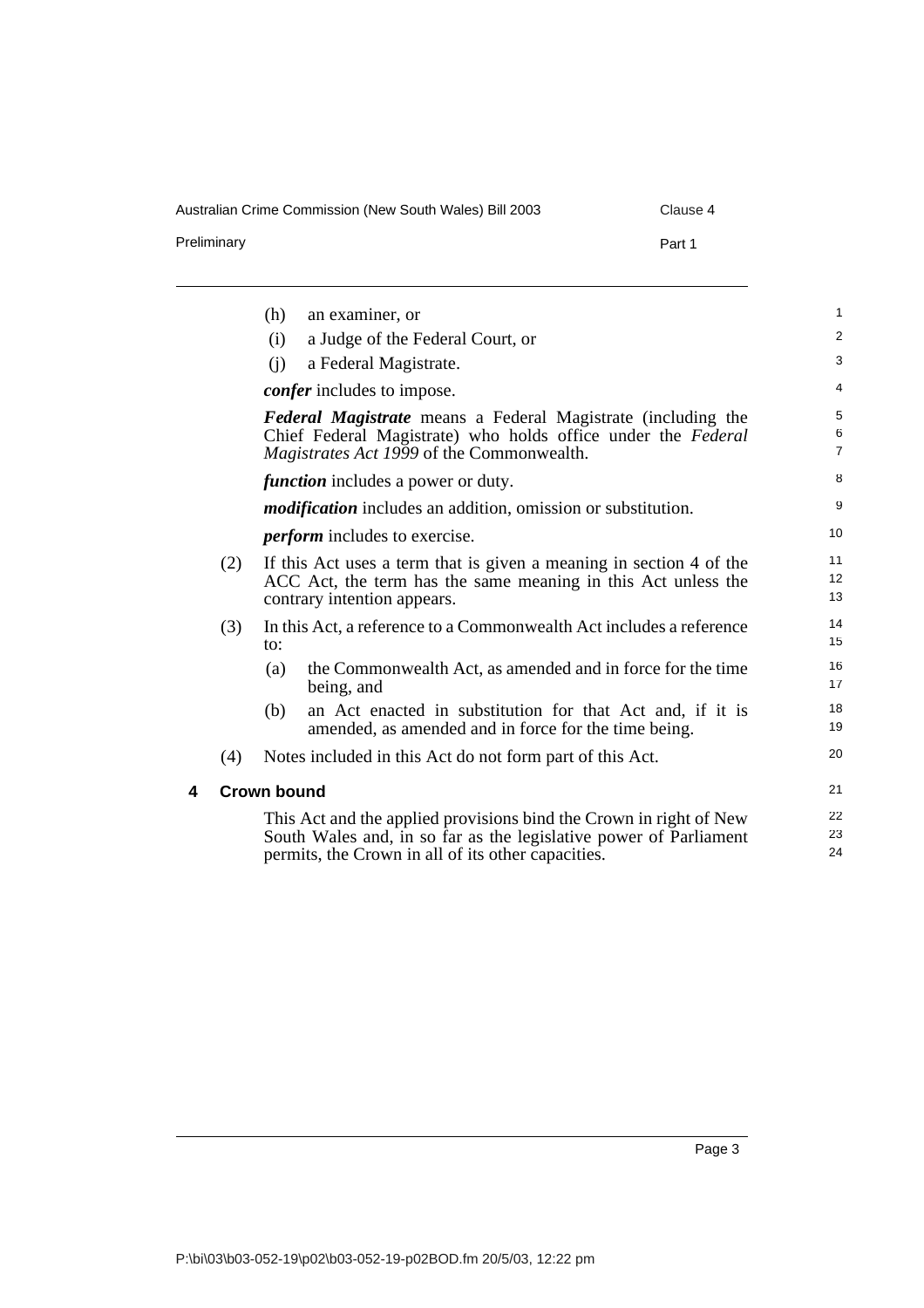Part 2 The applied provisions

<span id="page-11-6"></span><span id="page-11-5"></span><span id="page-11-4"></span><span id="page-11-3"></span><span id="page-11-2"></span><span id="page-11-1"></span><span id="page-11-0"></span>

| Part 2 |                   | The applied provisions                                                                                                                                                                                                                                                                                                                                                                                                                             | 1                                             |
|--------|-------------------|----------------------------------------------------------------------------------------------------------------------------------------------------------------------------------------------------------------------------------------------------------------------------------------------------------------------------------------------------------------------------------------------------------------------------------------------------|-----------------------------------------------|
|        | <b>Division 1</b> | <b>Application and interpretation</b>                                                                                                                                                                                                                                                                                                                                                                                                              | 2                                             |
| 5      |                   | <b>Application of ACC laws to this State</b>                                                                                                                                                                                                                                                                                                                                                                                                       | 3                                             |
|        | (1)               | The ACC laws, as modified under this Act, apply as a law of this<br>State as if references in them to a federally relevant criminal activity<br>were references to a relevant criminal activity in so far as the serious<br>and organised crime is, or the serious and organised crimes are or<br>include, an offence or offences against a law of the State<br>(irrespective of whether that offence or those offences have a federal<br>aspect). | 4<br>5<br>6<br>$\overline{7}$<br>8<br>9<br>10 |
|        | (2)               | This section has effect in relation to the ACC laws as in force for the<br>time being.                                                                                                                                                                                                                                                                                                                                                             | 11<br>12                                      |
| 6      |                   | <b>Modification of ACC laws</b>                                                                                                                                                                                                                                                                                                                                                                                                                    | 13                                            |
|        | (1)               | The regulations may modify the ACC laws for the purposes of this<br>Act.                                                                                                                                                                                                                                                                                                                                                                           | 14<br>15                                      |
|        | (2)               | Without limiting subsection (1), the regulations may provide that<br>the ACC laws apply under section $5(1)$ as if an amendment to the<br><b>ACC</b> laws:                                                                                                                                                                                                                                                                                         | 16<br>17<br>18                                |
|        |                   | (a)<br>made by a law of the Commonwealth, and                                                                                                                                                                                                                                                                                                                                                                                                      | 19                                            |
|        |                   | specified in the regulations,<br>(b)                                                                                                                                                                                                                                                                                                                                                                                                               | 20                                            |
|        |                   | had not taken effect.                                                                                                                                                                                                                                                                                                                                                                                                                              | 21                                            |
| 7      |                   | Interpretation of applied provisions                                                                                                                                                                                                                                                                                                                                                                                                               | 22                                            |
|        | (1)               | The Acts Interpretation Act 1901 of the Commonwealth applies as<br>a law of this State in relation to the applied provisions as if the<br>applied provisions were a Commonwealth Act or were regulations<br>under a Commonwealth Act, as the case requires.                                                                                                                                                                                        | 23<br>24<br>25<br>26                          |
|        | (2)               | The <i>Interpretation Act 1987</i> of New South Wales does not apply in<br>relation to the applied provisions.                                                                                                                                                                                                                                                                                                                                     | 27<br>28                                      |
|        | Division 2        | <b>Conferral of functions</b>                                                                                                                                                                                                                                                                                                                                                                                                                      | 29                                            |
| 8      |                   | <b>Functions under applied provisions</b>                                                                                                                                                                                                                                                                                                                                                                                                          | 30                                            |
|        |                   | A Commonwealth body or person has the functions conferred on<br>that body or person under the applied provisions.                                                                                                                                                                                                                                                                                                                                  | 31<br>32                                      |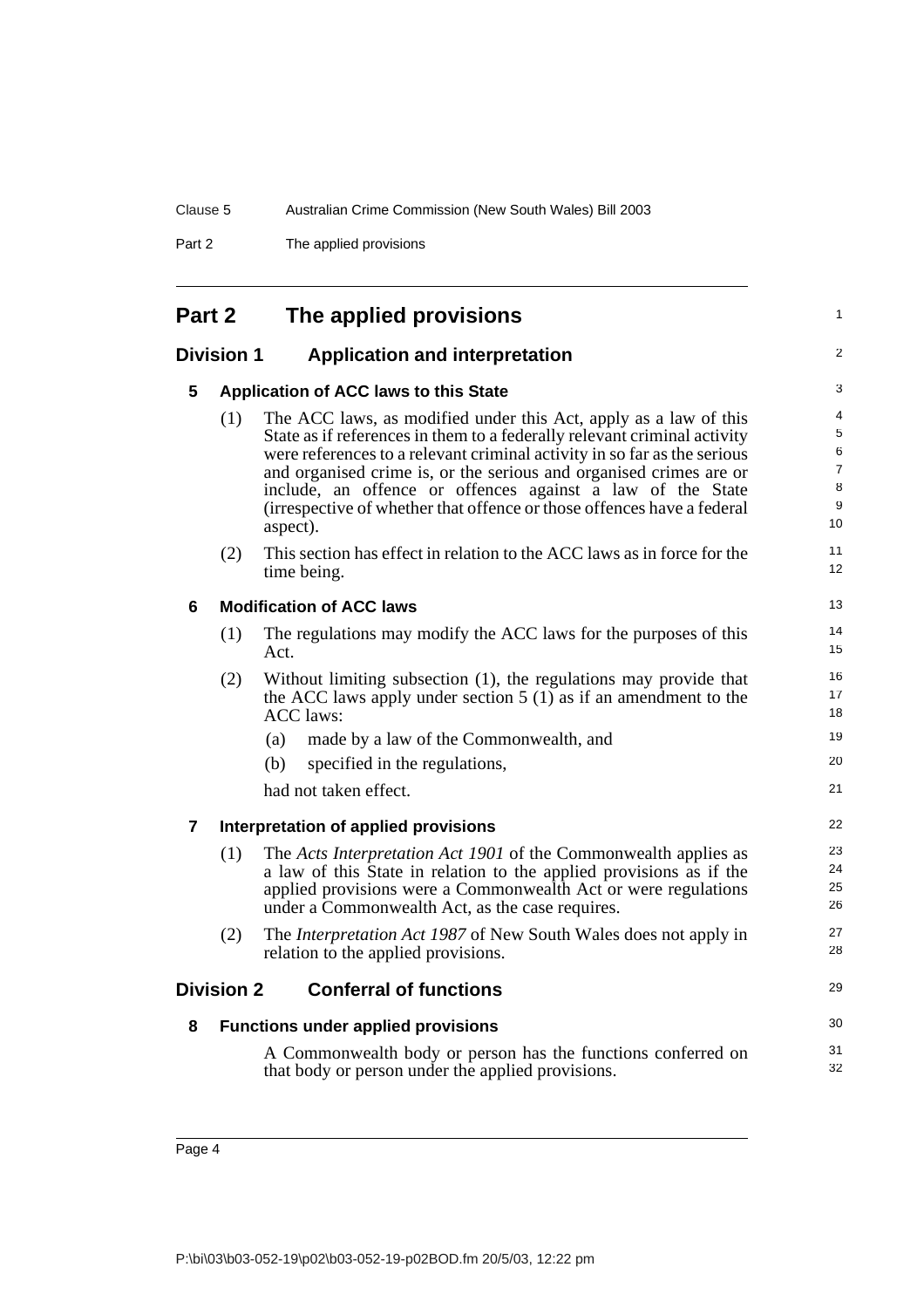<span id="page-12-0"></span>Australian Crime Commission (New South Wales) Bill 2003 Clause 9 The applied provisions **Part 2 9 Consent of Board may be needed before functions can be performed**

> The conferral of a function on a Commonwealth body or person by this Part is subject to any provision of the ACC Act that requires the consent of the Board before the function can be performed.

### <span id="page-12-1"></span>**10 Functions not affected by State laws**

A Commonwealth body or person is not precluded by any law of the State from performing a function conferred by this Part.

#### <span id="page-12-2"></span>**11 Extent to which functions are conferred**

- (1) This Part does not purport to impose any duty on a Commonwealth body or person to perform a function if the imposition of the duty would be beyond the legislative power of the Parliament of the State.
- (2) This section does not limit the operation of section 12 of this Act or of section 31 of the *Interpretation Act 1987*.

### <span id="page-12-3"></span>**12 Functions of federal judicial officers**

(1) In this section:

*federal judicial officer* means a Judge of the Federal Court or a Federal Magistrate.

- (2) A function conferred on a federal judicial officer by the applied provisions is conferred on the federal judicial officer in a personal capacity and not as a court or a member of a court. The federal judicial officer need not accept the function conferred.
- (3) Anything done or made by a federal judicial officer under the applied provisions has effect only by virtue of the applied provisions and is not to be taken by implication to be done or made by a court.
- (4) A federal judicial officer performing a function under the applied provisions has the same protection and immunity as if he or she were performing that function as, or as a member of, a court (being the court of which the federal judicial officer is a member).
- (5) A function conferred on the Federal Court by the applied provisions is taken to be conferred on a Judge of the Federal Court and subsections (2) and (4) apply to that function.

Page 5

> 5 6 7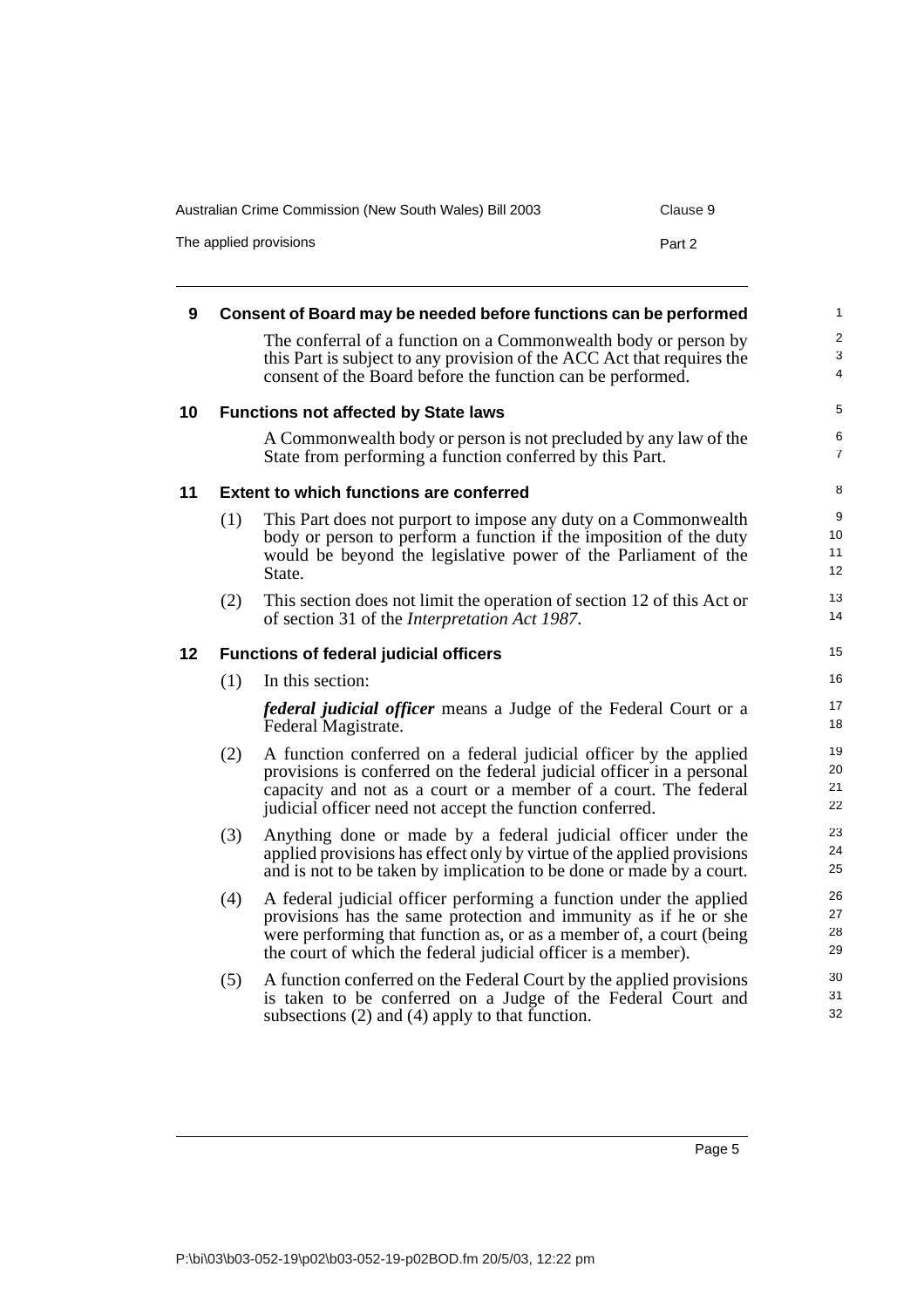Part 2 The applied provisions

<span id="page-13-3"></span><span id="page-13-2"></span><span id="page-13-1"></span><span id="page-13-0"></span>

| 13 |                   |        | <b>Delegations under ACC Act</b>                                                                                                                                                                      | $\mathbf{1}$             |
|----|-------------------|--------|-------------------------------------------------------------------------------------------------------------------------------------------------------------------------------------------------------|--------------------------|
|    |                   |        | Any delegation by a Commonwealth body or person under the ACC<br>Act is taken to extend to, and have effect for the purposes of, the<br>corresponding provision of the applied provisions.            | $\overline{2}$<br>3<br>4 |
|    | <b>Division 3</b> |        | <b>Provisions about offences</b>                                                                                                                                                                      | 5                        |
| 14 |                   |        | <b>Object of this Division</b>                                                                                                                                                                        | 6                        |
|    | (1)               |        | The object of this Division is to provide for an offence against the<br>applied provisions to be treated as if it were an offence against a law<br>of the Commonwealth.                               | $\overline{7}$<br>8<br>9 |
|    | (2)               |        | The purposes for which an offence is to be treated as mentioned in<br>subsection (1) include, for example (but are not limited to):                                                                   | 10<br>11                 |
|    |                   | (a)    | the investigation and prosecution of offences, and                                                                                                                                                    | 12 <sup>2</sup>          |
|    |                   | (b)    | the arrest, custody, bail, trial and conviction of offenders or<br>persons charged with offences, and                                                                                                 | 13<br>14                 |
|    |                   | (c)    | proceedings relating to a matter referred to in paragraph (a) or<br>$(b)$ , and                                                                                                                       | 15<br>16                 |
|    |                   | (d)    | appeals and reviews relating to criminal proceedings and to<br>proceedings of the kind referred to in paragraph (c), and                                                                              | 17<br>18                 |
|    |                   | (e)    | the sentencing, punishment and release of persons convicted<br>of offences, and                                                                                                                       | 19<br>20                 |
|    |                   | (f)    | fines, penalties and forfeitures, and                                                                                                                                                                 | 21                       |
|    |                   | (g)    | liability to make reparation in connection with offences, and                                                                                                                                         | 22                       |
|    |                   | (h)    | proceeds of crime, and                                                                                                                                                                                | 23                       |
|    |                   | (i)    | spent convictions.                                                                                                                                                                                    | 24                       |
| 15 |                   |        | Application of Commonwealth criminal laws to offences against<br>applied provisions                                                                                                                   | 25<br>26                 |
|    | (1)               | State. | The relevant Commonwealth laws apply as laws of this State in<br>relation to an offence against the applied provisions as if those<br>provisions were a law of the Commonwealth and not a law of this | 27<br>28<br>29<br>30     |
|    | (2)               |        | For the purposes of a law of this State, an offence against the applied<br>provisions:                                                                                                                | 31<br>32                 |
|    |                   | (a)    | is taken to be an offence against the laws of the<br>Commonwealth, in the same way as if those provisions were<br>a law of the Commonwealth, and                                                      | 33<br>34<br>35           |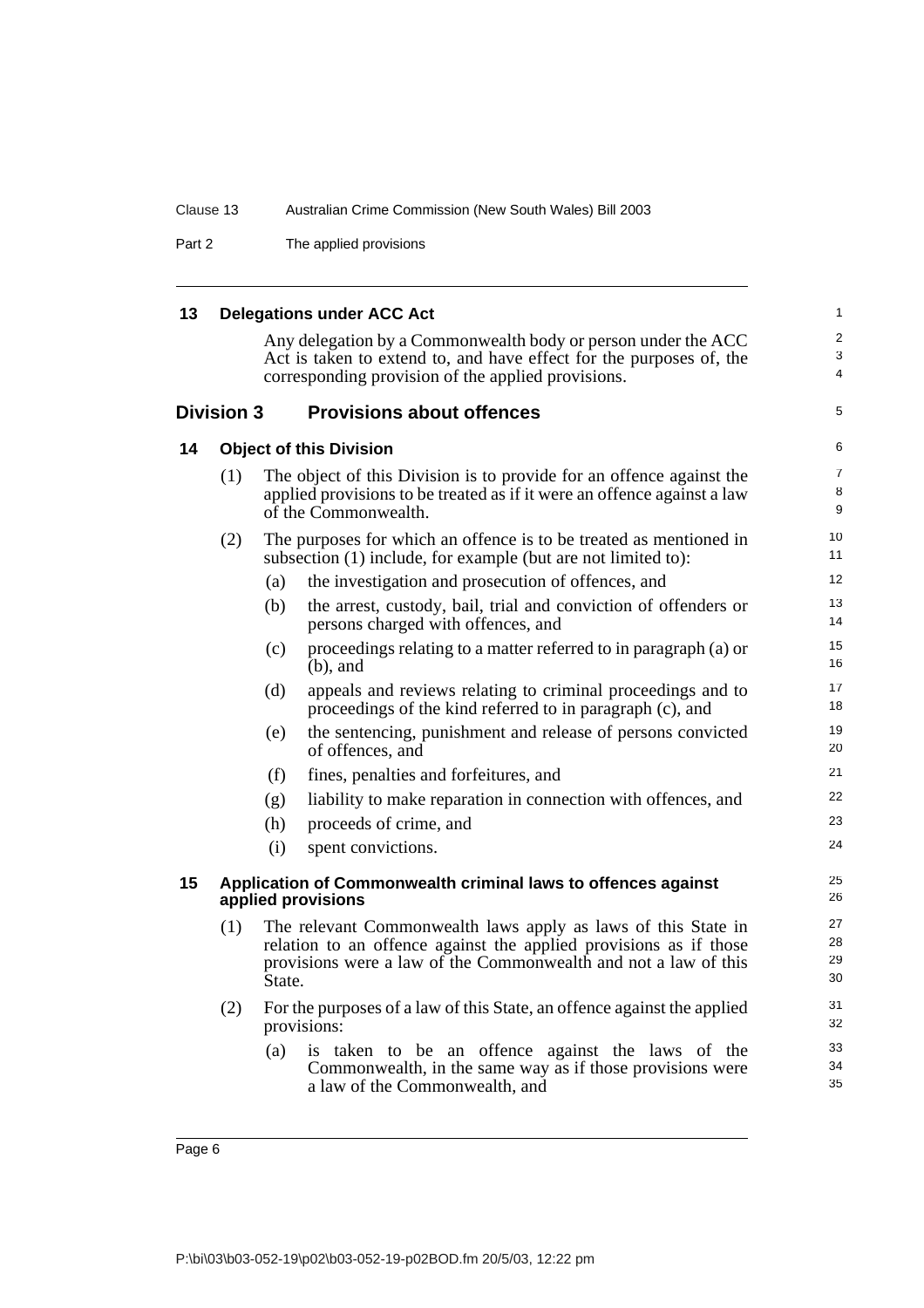| Australian Crime Commission (New South Wales) Bill 2003 | Clause 16 |
|---------------------------------------------------------|-----------|
| The applied provisions                                  | Part 2    |

<span id="page-14-1"></span><span id="page-14-0"></span>

|    |     | is taken not to be an offence against the laws of this State.<br>(b)                                                                                                                                                                                                                                                                                | $\mathbf{1}$                    |
|----|-----|-----------------------------------------------------------------------------------------------------------------------------------------------------------------------------------------------------------------------------------------------------------------------------------------------------------------------------------------------------|---------------------------------|
|    | (3) | Subsection (2) has effect for the purposes of a law of this State<br>except as provided by the regulations under this Act.                                                                                                                                                                                                                          | $\overline{2}$<br>3             |
|    | (4) | For the purposes of this section, a reference in a Commonwealth law<br>to a provision of that or another Commonwealth law is taken to be<br>a reference to that provision as applying because of this section.                                                                                                                                      | $\overline{4}$<br>5<br>6        |
| 16 |     | Functions and powers conferred on Commonwealth officers and<br>authorities relating to offences                                                                                                                                                                                                                                                     | $\overline{7}$<br>8             |
|    | (1) | A Commonwealth law applying because of section 15 that confers<br>on a Commonwealth officer or authority a function or power in<br>relation to an offence against the ACC Act also confers on the<br>officer or authority the same function or power in relation to an<br>offence against the corresponding provision of the applied<br>provisions. | 9<br>10<br>11<br>12<br>13<br>14 |
|    | (2) | In performing a function or exercising a power conferred by this<br>section, the Commonwealth officer or authority must act as nearly<br>as practicable as the officer or authority would act in performing or<br>exercising the same function or power in relation to an offence<br>against the corresponding provision of the ACC Act.            | 15<br>16<br>17<br>18<br>19      |
| 17 |     | Double jeopardy                                                                                                                                                                                                                                                                                                                                     | 20                              |
|    |     | If:                                                                                                                                                                                                                                                                                                                                                 | 21                              |
|    |     | an act or omission by a person is an offence under the applied<br>(a)<br>provisions and is also an offence under the ACC Act, and                                                                                                                                                                                                                   | 22<br>23                        |
|    |     | the person has been punished for the offence under the ACC<br>(b)<br>Act,                                                                                                                                                                                                                                                                           | 24<br>25                        |
|    |     | the person is not liable to be punished for the offence under the<br>applied provisions.                                                                                                                                                                                                                                                            | 26<br>27                        |
|    |     |                                                                                                                                                                                                                                                                                                                                                     |                                 |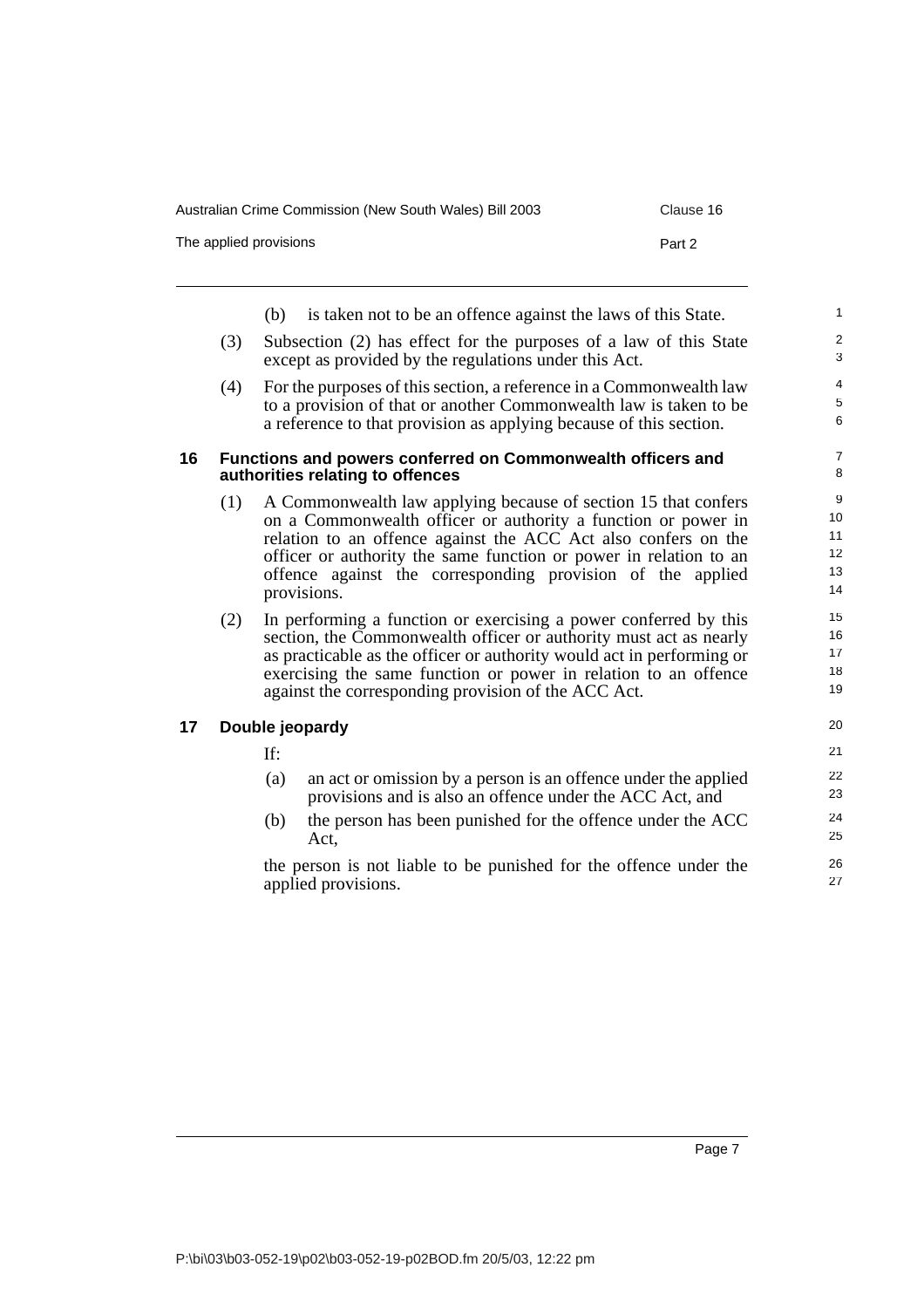Part 3 General

### <span id="page-15-0"></span>**Part 3 General**

### <span id="page-15-1"></span>**18 Arrangements for Board to obtain information or intelligence**

The Minister may make an arrangement with the Commonwealth Minister for the Board to be given by the State, or an authority of the State, information or intelligence relating to relevant criminal activities.

1

### <span id="page-15-2"></span>**19 Administrative arrangements with Commonwealth**

The Minister may make an arrangement with the Commonwealth Minister under which the State will, from time to time as agreed upon under the arrangement, make available a person who is an officer or employee of the State or of an authority of the State or a member of NSW Police, or persons who are such officers, employees or members, to perform services for the ACC.

#### <span id="page-15-3"></span>**20 Judges to perform functions under ACC Act**

A Judge of a court of the State may perform functions conferred on the Judge by section 22 (Search warrants), 23 (Application by telephone for search warrants) or 31 (Warrant for arrest of witness) of the ACC Act.

### <span id="page-15-4"></span>**21 Things done for multiple purposes**

The validity of anything done for the purposes of the applied provisions is not affected only because it was done also for the purposes of the ACC laws.

### <span id="page-15-5"></span>**22 Regulations**

The Governor may make regulations, not inconsistent with this Act, for or with respect to any matter that by this Act is required or permitted to be prescribed or that is necessary or convenient to be prescribed for carrying out or giving effect to this Act.

#### <span id="page-15-6"></span>**23 Repeal of National Crime Authority (State Provisions) Act 1984 No 157 and National Crime Authority (State Provisions) Regulation 2000**

- (1) The *National Crime Authority (State Provisions) Act 1984* is repealed.
- (2) The *National Crime Authority (State Provisions) Regulation 2000* is repealed.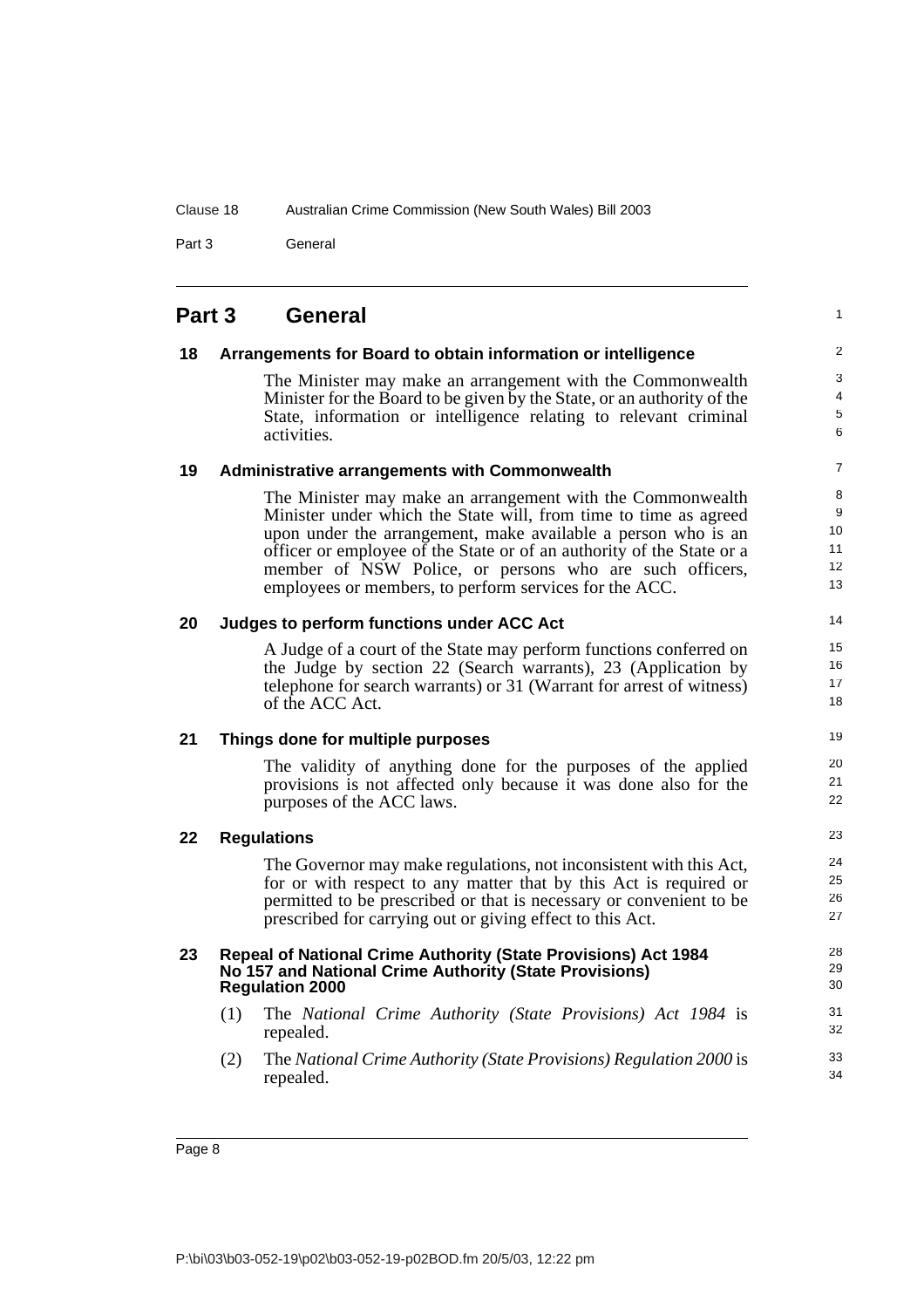<span id="page-16-2"></span><span id="page-16-1"></span><span id="page-16-0"></span>

| General |     | Part 3                                                                                                                                                                                         |                     |
|---------|-----|------------------------------------------------------------------------------------------------------------------------------------------------------------------------------------------------|---------------------|
| 24      |     | <b>Amendment of other Acts and instruments</b><br>Schedule 1 has effect.                                                                                                                       | 1<br>$\overline{2}$ |
| 25      |     | Savings, transitional and other provisions<br>Schedule 2 has effect.                                                                                                                           | 3<br>$\overline{4}$ |
| 26      |     | <b>Review of Act</b>                                                                                                                                                                           | 5                   |
|         | (1) | The Minister is to review this Act to determine whether the policy<br>objectives of the Act remain valid and whether the terms of the Act<br>remain appropriate for securing those objectives. | 6<br>7<br>8         |
|         | (2) | The review is to be undertaken as soon as possible after the period<br>of 5 years from the date of assent to this Act.                                                                         | 9<br>10             |
|         | (3) | A report on the outcome of the review is to be tabled in each House<br>of Parliament within 12 months after the end of the period of 5<br>years.                                               | 11<br>12<br>13      |

Australian Crime Commission (New South Wales) Bill 2003 Clause 24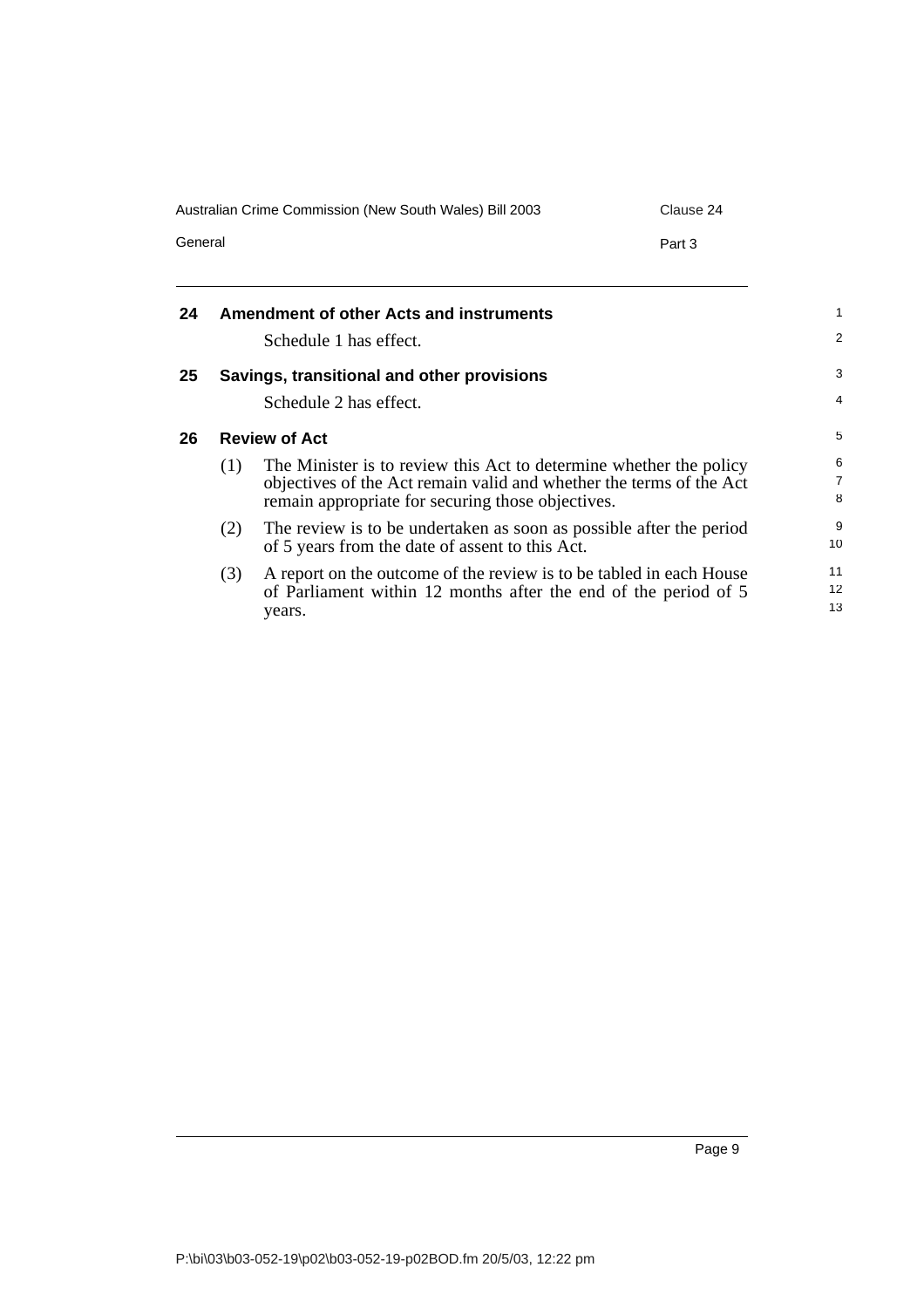<span id="page-17-0"></span>

|       | Schedule 1 Amendment of other Acts and instruments<br>(Section 24)                                                      | $\mathbf{1}$<br>2 |
|-------|-------------------------------------------------------------------------------------------------------------------------|-------------------|
| 1.1   | <b>Births, Deaths and Marriages Registration Regulation 2001</b>                                                        | 3                 |
|       | Clause 13 Persons who can apply for old birth certificate                                                               | $\overline{4}$    |
|       | Omit clause $13(1)(d)(iv)$ . Insert instead:<br>the Australian Crime Commission,<br>(iv)                                | 5<br>6            |
| 1.2   | Casino Control Act 1992 No 15                                                                                           | $\overline{7}$    |
| $[1]$ | <b>Section 148 Secrecy</b>                                                                                              | 8                 |
|       | Omit "National Crime Authority" from section 148 (6) (c).                                                               | 9                 |
|       | Insert instead "Australian Crime Commission".                                                                           | 10                |
| $[2]$ | Section 149 Information gathering for law enforcement purposes                                                          | 11                |
|       | Omit "National Crime Authority" from paragraph (d) of the definition of<br>law enforcement agency in section $149(7)$ . | 12<br>13          |
|       | Insert instead "Australian Crime Commission".                                                                           | 14                |
| 1.3   | <b>Children (Detention Centres) Regulation 2000</b>                                                                     | 15                |
| [1]   | <b>Clause 29 Correspondence with external bodies</b>                                                                    | 16                |
|       | Omit "National Crime Authority" from the definition of <i>privileged letter</i><br>in clause $29(1)$ .                  | 17<br>18          |
|       | Insert instead "Australian Crime Commission".                                                                           | 19                |
| $[2]$ | Clause 29 (3) (d)                                                                                                       | 20                |
|       | Omit the paragraph. Insert instead:<br>the Australian Crime Commission, or<br>(d)                                       | 21<br>22          |
| 1.4   | <b>Companion Animals Act 1998 No 87</b>                                                                                 | 23                |
|       | Section 89 Confidentiality of certain information                                                                       | 24                |
|       | Omit section 89 (6) (b). Insert instead:                                                                                | 25                |
|       | the Australian Crime Commission,<br>(b)                                                                                 | 26                |

Page 10

 $\overline{a}$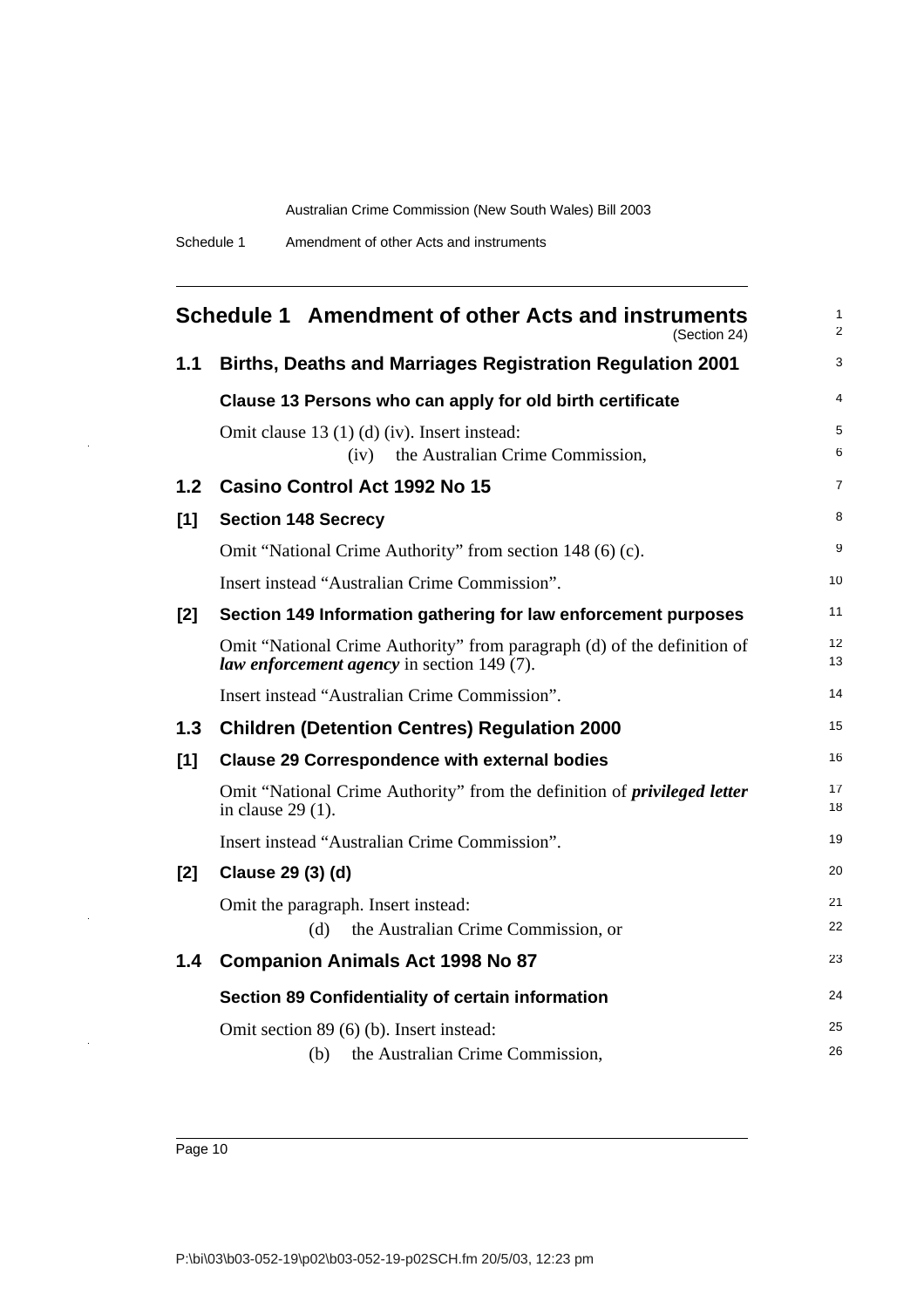Amendment of other Acts and instruments

 $\ddot{\phantom{a}}$ 

| Schedule 1 |  |  |
|------------|--|--|

| 1.5   |                                   | <b>Crimes (Administration of Sentences) Act 1999 No 93</b>                                                                     | 1              |
|-------|-----------------------------------|--------------------------------------------------------------------------------------------------------------------------------|----------------|
|       | <b>Section 3 Interpretation</b>   |                                                                                                                                | 2              |
|       | section $3(1)$ .                  | Omit paragraph (d) of the definition of <i>law enforcement agency</i> in                                                       | 3<br>4         |
|       | Insert instead:                   |                                                                                                                                | 5              |
|       | (d)                               | the Australian Crime Commission,                                                                                               | 6              |
| 1.6   |                                   | <b>Crimes (Administration of Sentences) Regulation 2001</b>                                                                    | 7              |
|       | <b>Dictionary</b>                 |                                                                                                                                | 8              |
|       | exempt body.                      | Omit "National Crime Authority" from paragraph (b) of the definition of                                                        | 9<br>10        |
|       |                                   | Insert instead "Australian Crime Commission".                                                                                  | 11             |
| 1.7   |                                   | <b>Crimes (Detention after Arrest) Regulation 1998</b>                                                                         | 12             |
| $[1]$ |                                   | Clause 11 Order of preference in relation to custody managers                                                                  | 13             |
|       |                                   | Omit "National Crime Authority" from clause 11 (5).                                                                            | 14             |
|       |                                   | Insert instead "Australian Crime Commission".                                                                                  | 15             |
| [2]   | Part 2, Division 2, heading       |                                                                                                                                | 16             |
|       | Omit the heading. Insert instead: |                                                                                                                                | 17             |
|       | <b>Division 2</b>                 | <b>Custody managers for New South Wales</b><br><b>Crime Commission or Australian Crime</b><br><b>Commission investigations</b> | 18<br>19<br>20 |
| [3]   |                                   | <b>Clause 12 Custody managers for New South Wales Crime</b><br><b>Commission or Australian Crime Commission investigations</b> | 21<br>22       |
|       |                                   | Omit "Authority" wherever occurring from clause 12 (1) and (2).                                                                | 23             |
|       | Insert instead "ACC".             |                                                                                                                                | 24             |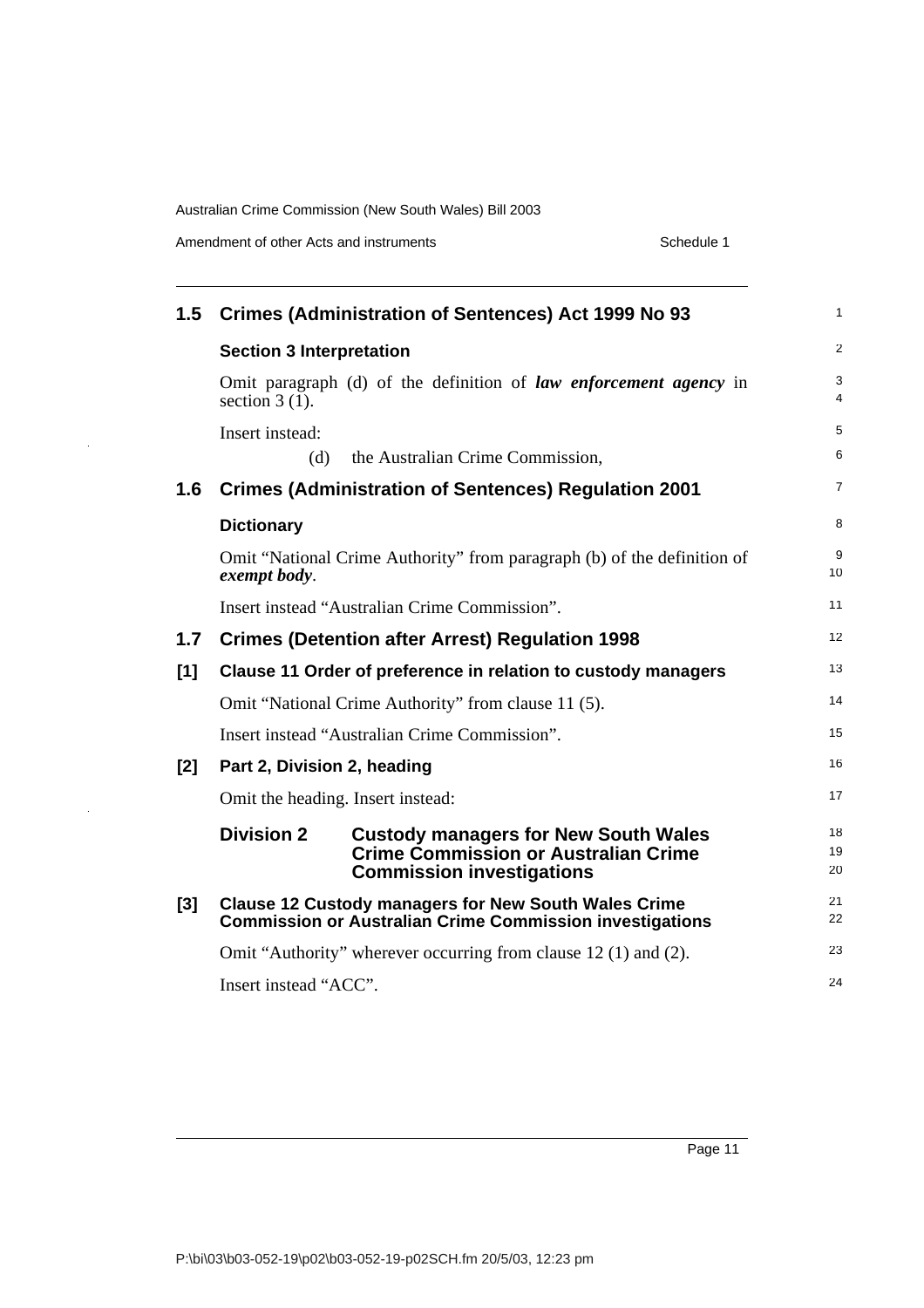| [4] | Clause 12 (4), definition of "Authority"                                                                                               | $\mathbf{1}$             |
|-----|----------------------------------------------------------------------------------------------------------------------------------------|--------------------------|
|     | Omit the definition. Insert instead:                                                                                                   | 2                        |
|     | ACC means the Australian Crime Commission established<br>under the Australian Crime Commission Act 2002 of the<br>Commonwealth.        | 3<br>$\overline{4}$<br>5 |
| [5] | Clause 12 (4), definition of "a member of the staff of the Authority"                                                                  | 6                        |
|     | Omit the definition. Insert instead:                                                                                                   | $\overline{7}$           |
|     | a member of the staff of the ACC has the same meaning as it<br>has in the Australian Crime Commission Act 2002 of the<br>Commonwealth. | 8<br>9<br>10             |
| 1.8 | <b>Criminal Records Act 1991 No 8</b>                                                                                                  | 11                       |
|     | Section 13 Unlawful disclosure of information concerning spent<br>convictions                                                          | 12<br>13                 |
|     | Omit paragraph (d) of the definition of law enforcement agency from<br>section $13(5)$ .                                               | 14<br>15                 |
|     | Insert instead:                                                                                                                        | 16                       |
|     | the Australian Crime Commission,<br>(d)                                                                                                | 17                       |
| 1.9 | Gambling (Two-up) Act 1998 No 115                                                                                                      | 18                       |
|     | <b>Section 29 Secrecy</b>                                                                                                              | 19                       |
|     | Omit section 29 (5) (b). Insert instead:                                                                                               | 20                       |
|     | the Australian Crime Commission,<br>(b)                                                                                                | 21                       |
|     | 1.10 Gaming Machines Act 2001 No 127                                                                                                   | 22                       |
|     | <b>Section 206 Secrecy</b>                                                                                                             | 23                       |
|     | Omit section 206 (5) (b). Insert instead:                                                                                              | 24                       |
|     | the Australian Crime Commission,<br>(b)                                                                                                | 25                       |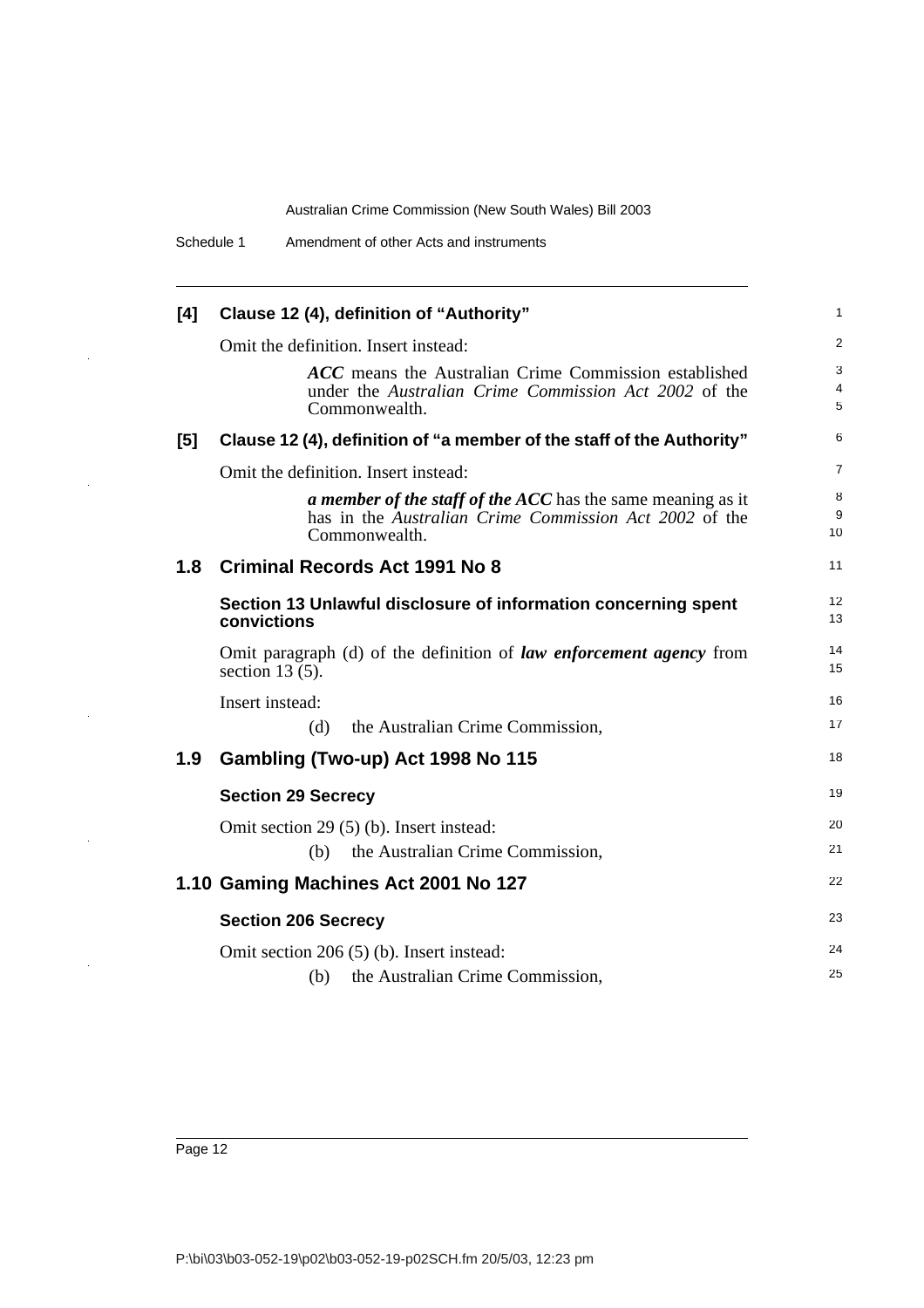Amendment of other Acts and instruments **Schedule 1** Schedule 1

ļ

 $\ddot{\phantom{a}}$ 

|       | 1.11 Greyhound Racing Act 2002 No 38                                                      | 1        |
|-------|-------------------------------------------------------------------------------------------|----------|
|       | <b>Section 52 Secrecy</b>                                                                 | 2        |
|       | Omit section 52 (5) (b). Insert instead:                                                  | 3        |
|       | the Australian Crime Commission,<br>(b)                                                   | 4        |
|       | 1.12 Harness Racing Act 2002 No 39                                                        | 5        |
|       | <b>Section 55 Secrecy</b>                                                                 | 6        |
|       | Omit section 55 (5) (b). Insert instead:                                                  | 7        |
|       | the Australian Crime Commission,<br>(b)                                                   | 8        |
|       | 1.13 Health Records and Information Privacy Act 2002 No 71                                | 9        |
|       | <b>Section 4 Definitions</b>                                                              | 10       |
|       | Omit paragraph (d) of the definition of law enforcement agency in<br>section $4(1)$ .     | 11<br>12 |
|       | Insert instead:                                                                           | 13       |
|       | the Australian Crime Commission,<br>(d)                                                   | 14       |
|       | 1.14 Independent Commission Against Corruption Act 1988<br><b>No 35</b>                   | 15<br>16 |
|       | Section 16 Co-operation with other agencies                                               | 17       |
|       | Omit "National Crime Authority" wherever occurring from section 16 (1)<br>(b) and $(3)$ . | 18<br>19 |
|       | Insert instead "Australian Crime Commission".                                             | 20       |
|       | 1.15 Jury Act 1977 No 18                                                                  | 21       |
| $[1]$ | Section 68 Disclosure etc of identity or address of juror                                 | 22       |
|       | Omit section 68 (4) (e). Insert instead:                                                  | 23       |
|       | the Australian Crime Commission,<br>(e)                                                   | 24       |
| $[2]$ | Section 68A Soliciting information from or harassing jurors or<br>former jurors           | 25<br>26 |
|       | Omit section 68A (4) (e). Insert instead:                                                 | 27       |
|       | the Australian Crime Commission,<br>(e)                                                   | 28       |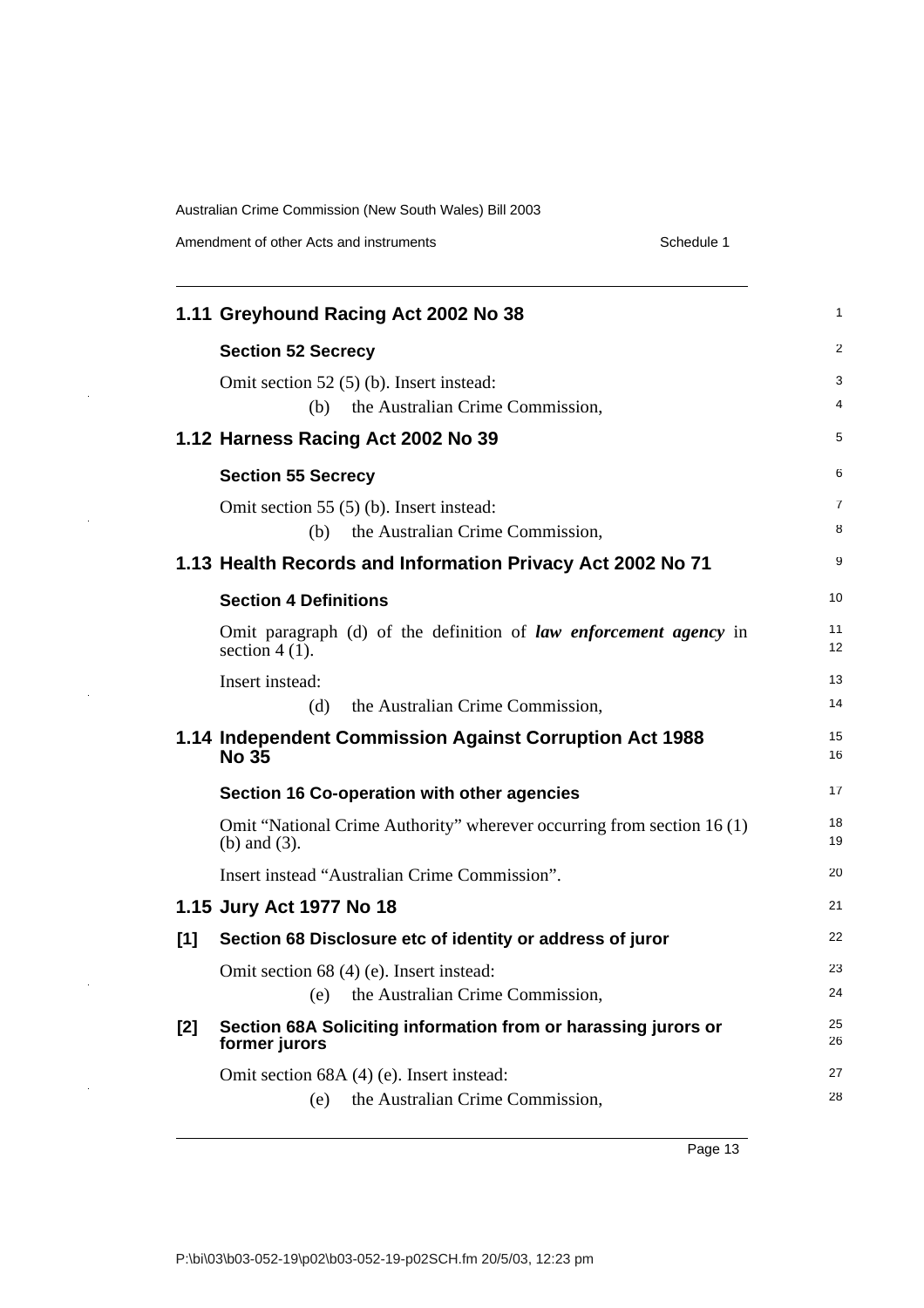|                     | 1.16 Law Enforcement and National Security (Assumed<br>Identities) Act 1998 No 154                                                                                   | $\mathbf{1}$<br>$\overline{2}$ |
|---------------------|----------------------------------------------------------------------------------------------------------------------------------------------------------------------|--------------------------------|
|                     | <b>Section 3 Definitions</b>                                                                                                                                         | 3                              |
|                     | Omit paragraph (e) (ii) of the definition of <i>authorised agency</i> .                                                                                              | 4                              |
|                     | Insert instead:                                                                                                                                                      | 5                              |
|                     | the Australian Crime Commission,<br>(ii)                                                                                                                             | 6                              |
|                     | 1.17 Law Enforcement and National Security (Assumed<br><b>Identities) Regulation 1999</b>                                                                            | $\overline{7}$<br>8            |
| [1]                 | <b>Clause 5 Authorised agencies</b>                                                                                                                                  | 9                              |
|                     | Omit clause 5 (b). Insert instead:                                                                                                                                   | 10 <sup>1</sup>                |
|                     | the Australian Crime Commission,<br>(b)                                                                                                                              | 11                             |
| $[2]$               | Clause 5A Chief executive officers of certain authorised agencies                                                                                                    | 12                             |
|                     | Omit clause 5A (b). Insert instead:                                                                                                                                  | 13                             |
|                     | in respect of the Australian Crime Commission—the<br>(b)<br>Chief Executive Officer of the Commission,                                                               | 14<br>15                       |
| $\lbrack 3 \rbrack$ | <b>Clause 6 Delegations</b>                                                                                                                                          | 16                             |
|                     | Omit clause 6 (i). Insert instead:                                                                                                                                   | 17                             |
|                     | in respect of the Australian Crime Commission—an<br>(i)<br>officer of the Australian Crime Commission nominated<br>by the Chief Executive Officer of the Commission, | 18<br>19<br>20                 |
|                     | 1.18 Law Enforcement (Controlled Operations) Act 1997 No 136                                                                                                         | 21                             |
|                     | <b>Section 3 Definitions</b>                                                                                                                                         | 22                             |
|                     | Omit paragraph (e) (ii) of the definition of <i>law enforcement agency</i> .                                                                                         | 23                             |
|                     | Insert instead:                                                                                                                                                      | 24                             |
|                     | the Australian Crime Commission,<br>(ii)                                                                                                                             | 25                             |

 $\mathbb{R}^2$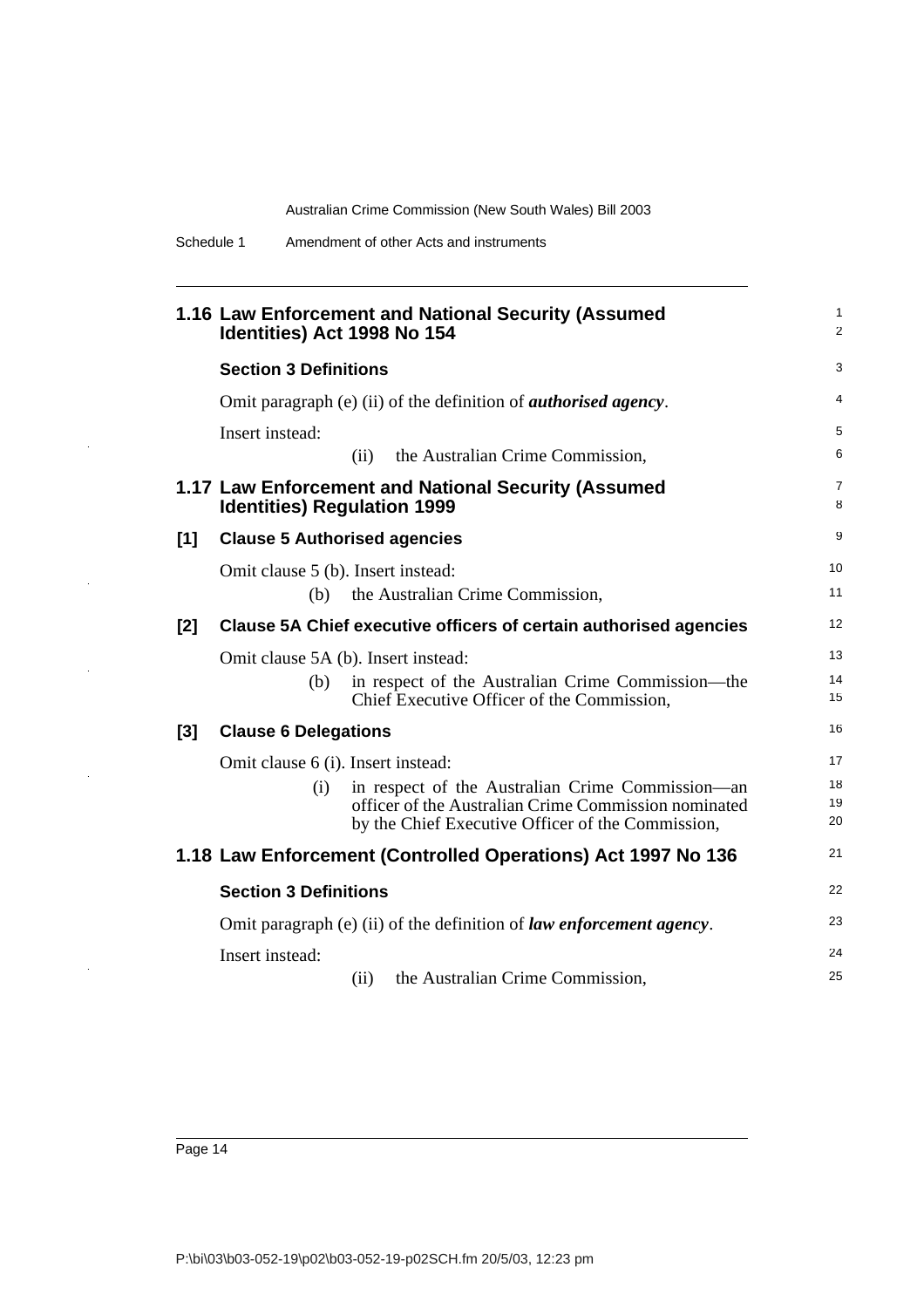Amendment of other Acts and instruments **Schedule 1** Schedule 1

 $\bar{z}$ 

 $\bar{\bar{z}}$ 

 $\bar{z}$ 

 $\hat{\boldsymbol{\beta}}$ 

|       | 1.19 Law Enforcement (Controlled Operations) Regulation 1998                                                                                                         | 1           |
|-------|----------------------------------------------------------------------------------------------------------------------------------------------------------------------|-------------|
| [1]   | <b>Clause 4A Prescribed law enforcement agencies: section 3</b>                                                                                                      | 2           |
|       | Omit "the National Crime Authority".                                                                                                                                 | 3           |
|       | Insert instead "the Australian Crime Commission".                                                                                                                    | 4           |
| $[2]$ | <b>Clause 13 Delegations: section 29</b>                                                                                                                             | 5           |
|       | Omit clause 13 (f). Insert instead:                                                                                                                                  | 6           |
|       | (f)<br>in respect of the Australian Crime Commission—an<br>officer of the Australian Crime Commission nominated<br>by the Chief Executive Officer of the Commission, | 7<br>8<br>9 |
|       | 1.20 Law Enforcement (Powers and Responsibilities) Act 2002<br><b>No 103</b>                                                                                         | 10<br>11    |
|       | <b>Section 183 Restrictions on publication</b>                                                                                                                       | 12          |
|       | Omit paragraph (f) of the definition of law enforcement agency in<br>section $183(3)$ .                                                                              | 13<br>14    |
|       | Insert instead:                                                                                                                                                      | 15          |
|       | the Australian Crime Commission,<br>(f)                                                                                                                              | 16          |
|       | 1.21 Liquor Act 1982 No 147                                                                                                                                          | 17          |
|       | <b>Section 155A Secrecy</b>                                                                                                                                          | 18          |
|       | Omit the second bullet point from section 155A (5). Insert instead:                                                                                                  | 19          |
|       | the Australian Crime Commission,<br>$\bullet$                                                                                                                        | 20          |
|       | 1.22 New South Wales Crime Commission Act 1985 No 117                                                                                                                | 21          |
|       | <b>Section 24 The Management Committee</b>                                                                                                                           | 22          |
|       | Omit section 24 (1) (c). Insert instead:                                                                                                                             | 23          |
|       | one shall be the Chair of the Board of the Australian<br>(c)<br>Crime Commission, and                                                                                | 24<br>25    |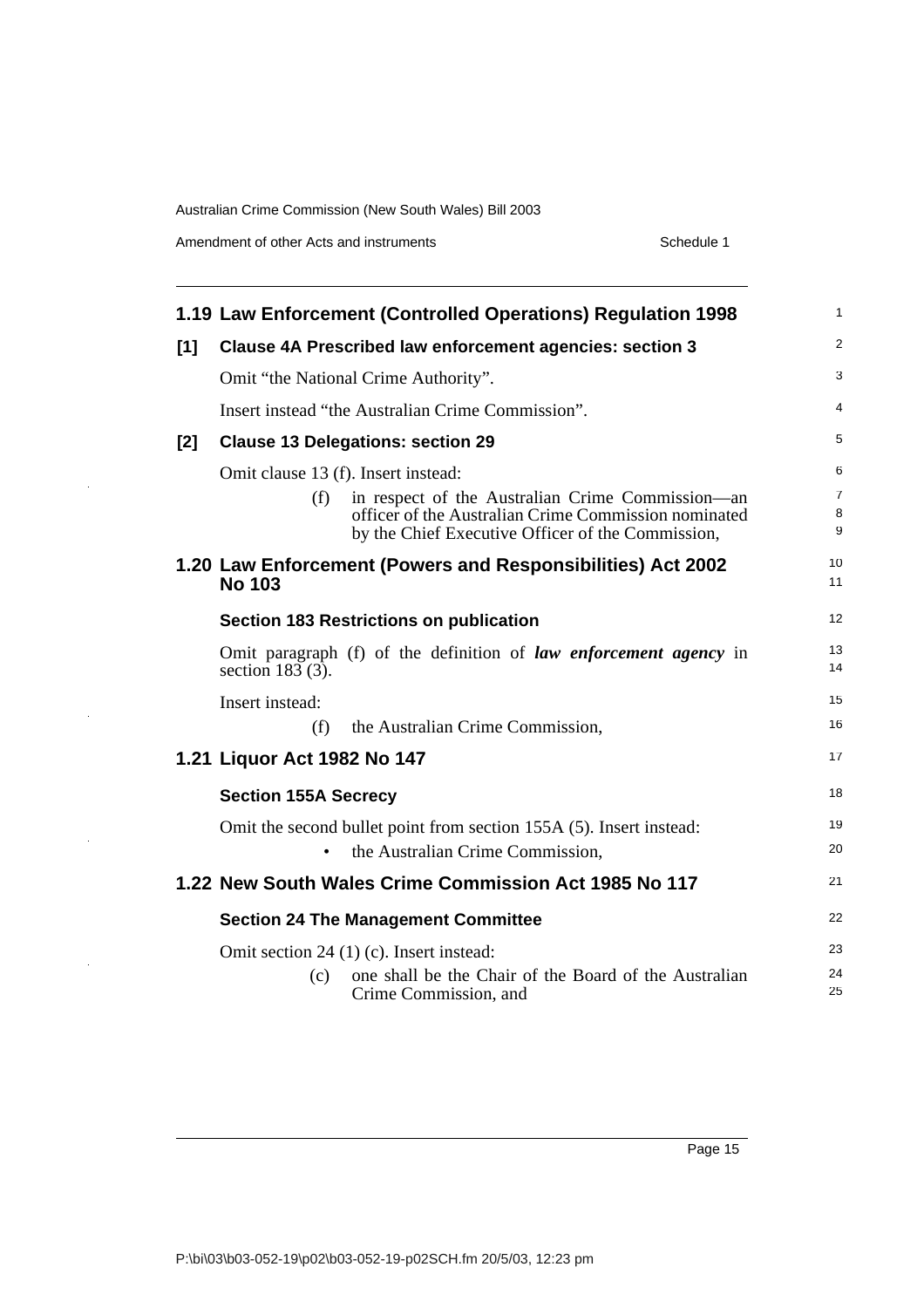Schedule 1 Amendment of other Acts and instruments

| 1.23 Police Integrity Commission Act 1996 No 28                                             | 1        |
|---------------------------------------------------------------------------------------------|----------|
| Section 18 Co-operation with other agencies                                                 | 2        |
| Omit paragraph (h) of the definition of <i>investigative agency</i> in<br>section $18(5)$ . | 3<br>4   |
| Insert instead:                                                                             | 5        |
| the Australian Crime Commission, or<br>(h)                                                  | 6        |
| 1.24 Police Powers (Internally Concealed Drugs) Act 2001 No 31                              | 7        |
| <b>Section 39 Restrictions on publication</b>                                               | 8        |
| Omit paragraph (f) of the definition of law enforcement agency in<br>section $39(3)$ .      | 9<br>10  |
| Insert instead:                                                                             | 11       |
| the Australian Crime Commission,<br>(f)                                                     | 12       |
| 1.25 Privacy and Personal Information Protection Act 1998<br><b>No 133</b>                  | 13<br>14 |
| <b>Section 3 Definitions</b>                                                                | 15       |
| Omit paragraph (d) of the definition of <i>law enforcement agency</i> .                     | 16       |
| Insert instead:                                                                             | 17       |
| (d)<br>the Australian Crime Commission,                                                     | 18       |
| 1.26 Public Lotteries Act 1996 No 86                                                        | 19       |
| <b>Section 80 Secrecy</b>                                                                   | 20       |
| Omit section 80 (5) (b). Insert instead:                                                    | 21       |
| the Australian Crime Commission,<br>(b)                                                     | 22       |
| 1.27 Registered Clubs Act 1976 No 31                                                        | 23       |
| <b>Section 72C Secrecy</b>                                                                  | 24       |
| Omit the second bullet point from section 72C (5). Insert instead:                          | 25<br>26 |
| the Australian Crime Commission,                                                            |          |

Page 16

 $\overline{\phantom{a}}$ 

 $\ddot{\phantom{a}}$ 

J.

l,

 $\ddot{\phantom{a}}$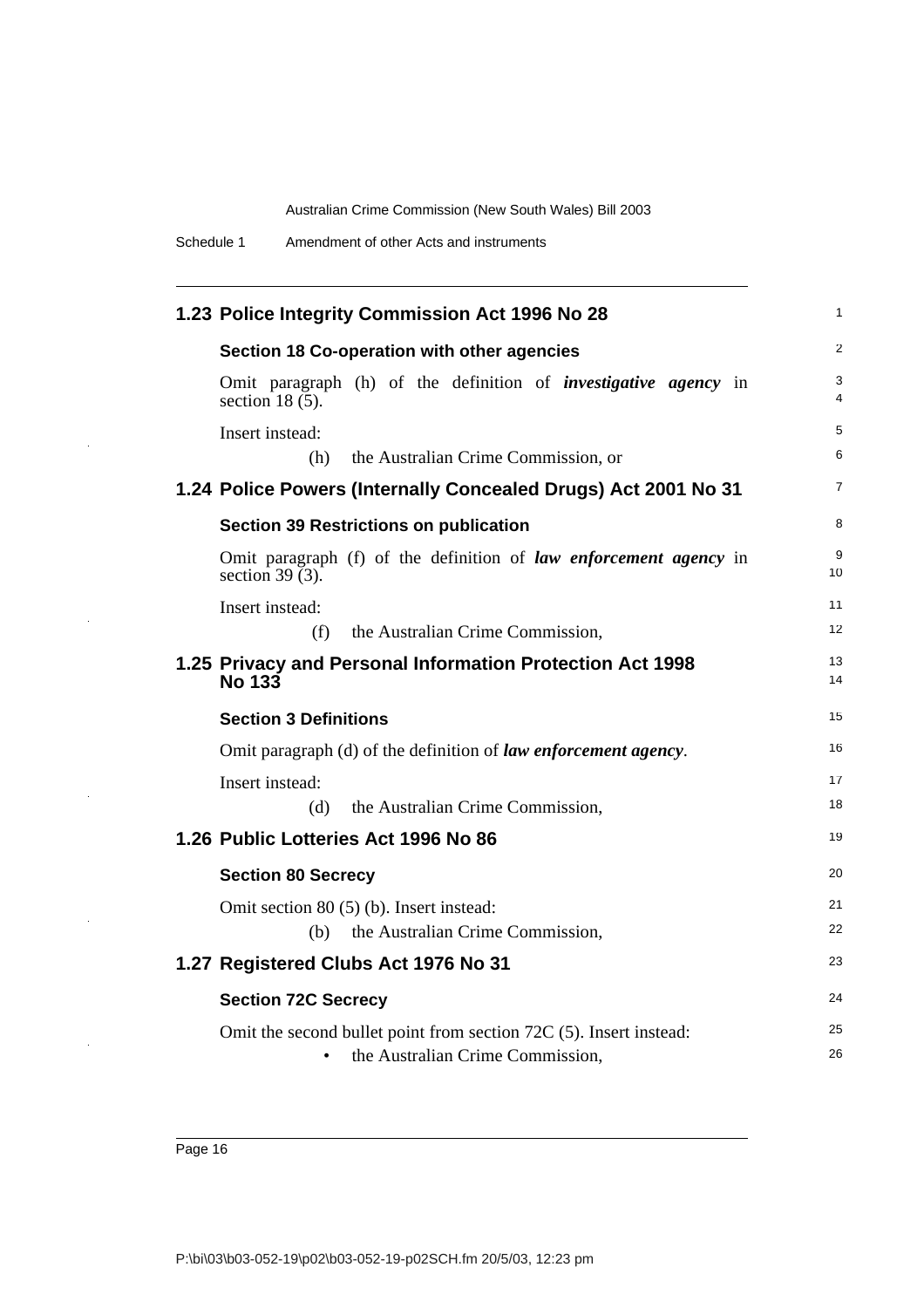Amendment of other Acts and instruments **Schedule 1** Schedule 1

l,

 $\ddot{\phantom{a}}$ 

J

| 1.28 Revenue Laws (Reciprocal Powers) Act 1987 No 86                                                                                                                          | $\mathbf{1}$             |
|-------------------------------------------------------------------------------------------------------------------------------------------------------------------------------|--------------------------|
| Section 12 Provision of information to certain Commonwealth and<br>[1]<br><b>State officers</b>                                                                               | $\overline{2}$<br>3      |
| Omit section 12 (1) (c). Insert instead:                                                                                                                                      | 4                        |
| (c)<br>the Australian Crime Commission, or a person<br>authorised by that Commission, for the purposes of the<br>administration or execution of:                              | 5<br>6<br>$\overline{7}$ |
| the Australian Crime Commission Act 2002 of<br>(i)<br>the Commonwealth, or                                                                                                    | 8<br>9                   |
| a law of a State that makes provision for the<br>(ii)<br>operation of that Commission in that State,                                                                          | 10<br>11                 |
| Section 12 (3) (b) (iv)<br>[2]                                                                                                                                                | 12                       |
| Omit the subparagraph. Insert instead:                                                                                                                                        | 13                       |
| the Australian Crime Commission Act 2002 of<br>(iv)<br>the Commonwealth or a law of a State that makes<br>provision for the operation of that Commission in<br>that State, or | 14<br>15<br>16<br>17     |
| 1.29 Roads Act 1993 No 33                                                                                                                                                     | 18                       |
| Section 250A Approved camera recording devices-toll offences                                                                                                                  | 19                       |
| Omit section 250A (5) (b). Insert instead:                                                                                                                                    | 20                       |
| the Australian Crime Commission,<br>(b)                                                                                                                                       | 21                       |
| 1.30 Royal Commissions Act 1923 No 29                                                                                                                                         | 22                       |
| <b>Section 12A Communication of information etc</b>                                                                                                                           | 23                       |
| Omit paragraph $(g)$ of the definition of law enforcement agency in<br>section $12\overline{A}$ (3).                                                                          | 24<br>25                 |
| Insert instead:                                                                                                                                                               | 26                       |
| the Australian Crime Commission,<br>(g)                                                                                                                                       | 27                       |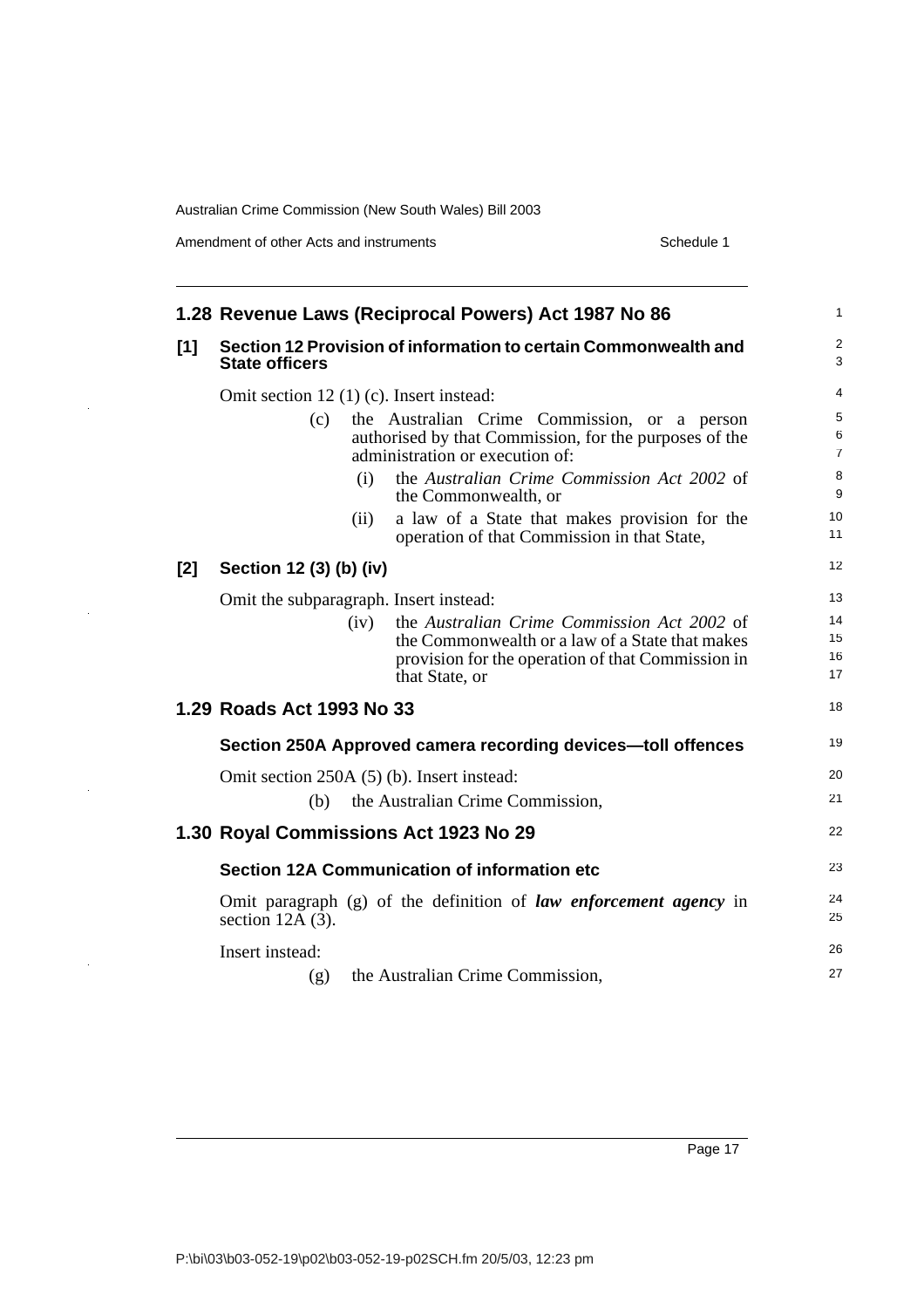Schedule 1 Amendment of other Acts and instruments

| 1.31 State Records Act 1998 No 17 |                                                                                                                  | 1                   |
|-----------------------------------|------------------------------------------------------------------------------------------------------------------|---------------------|
|                                   | Section 73 Authority's duty of confidentiality                                                                   | 2                   |
|                                   | Omit section 73 (5) (b). Insert instead:                                                                         | 3                   |
|                                   | (b) the Australian Crime Commission,                                                                             | 4                   |
|                                   | 1.32 State Revenue Legislation Amendment Act 2002 No 108                                                         | 5                   |
|                                   | <b>Schedule 7 Amendment of Taxation Administration Act 1996</b>                                                  | 6                   |
| by Schedule $7$ [8]).             | Omit section 82 (g) of the <i>Taxation Administration Act 1996</i> (as inserted                                  | $\overline{7}$<br>8 |
| Insert instead:                   |                                                                                                                  | 9                   |
| (g)                               | to the Australian Crime Commission, or a person                                                                  | 10<br>11            |
|                                   | authorised by that Commission, for the purposes of the<br>administration or execution of:                        | 12                  |
|                                   | the Australian Crime Commission Act 2002 of<br>(i)                                                               | 13                  |
|                                   | the Commonwealth, or                                                                                             | 14                  |
|                                   | a law of a State or Territory that makes provision<br>(11)<br>for the operation of that Commission in that State | 15<br>16            |
|                                   | or Territory, or                                                                                                 | 17                  |
| Act 1987 No 290                   | 1.33 Telecommunications (Interception) (New South Wales)                                                         | 18<br>19            |
| <b>Section 3 Definitions</b>      |                                                                                                                  | 20                  |
|                                   | Omit paragraph (b) of the definition of <i>agency</i> in section $3(1)$ .                                        | 21                  |
| Insert instead:                   |                                                                                                                  | 22                  |
| (b)                               | the Australian Crime Commission,                                                                                 | 23                  |
| 1.34 Totalizator Act 1997 No 45   |                                                                                                                  | 24                  |
| <b>Section 105 Secrecy</b>        |                                                                                                                  | 25                  |
|                                   | Omit section $105(5)(b)$ . Insert instead:                                                                       | 26                  |
| (b)                               | the Australian Crime Commission,                                                                                 | 27                  |
|                                   |                                                                                                                  |                     |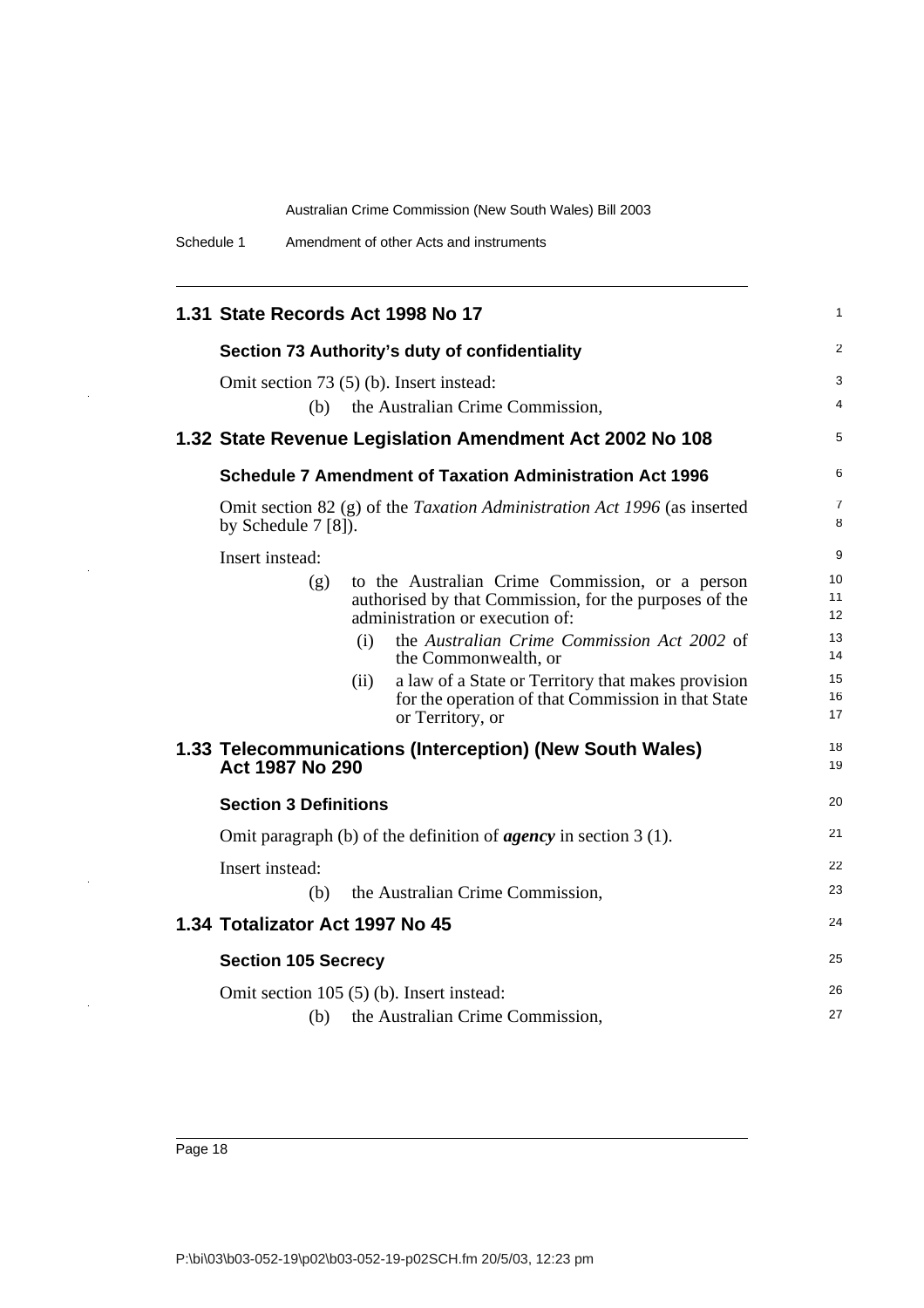Amendment of other Acts and instruments **Schedule 1** Schedule 1

| 1.35 Witness Protection Act 1995 No 87                                              |                |
|-------------------------------------------------------------------------------------|----------------|
| <b>Section 3 Definitions</b>                                                        | $\overline{2}$ |
| Omit paragraph (c) of the definition of <i>approved authority</i> . Insert instead: | 3              |
| the Chief Executive Officer of the Australian Crime<br>(c)<br>Commission, or        | 4<br>5         |
| 1.36 Workplace Video Surveillance Act 1998 No 52                                    | 6              |
| <b>Section 3 Definitions</b>                                                        | 7              |
| Omit paragraph $(g)$ of the definition of <i>law enforcement agency</i> .           | 8              |
| Insert instead:                                                                     | 9              |
| the Australian Crime Commission,<br>(g)                                             | 10             |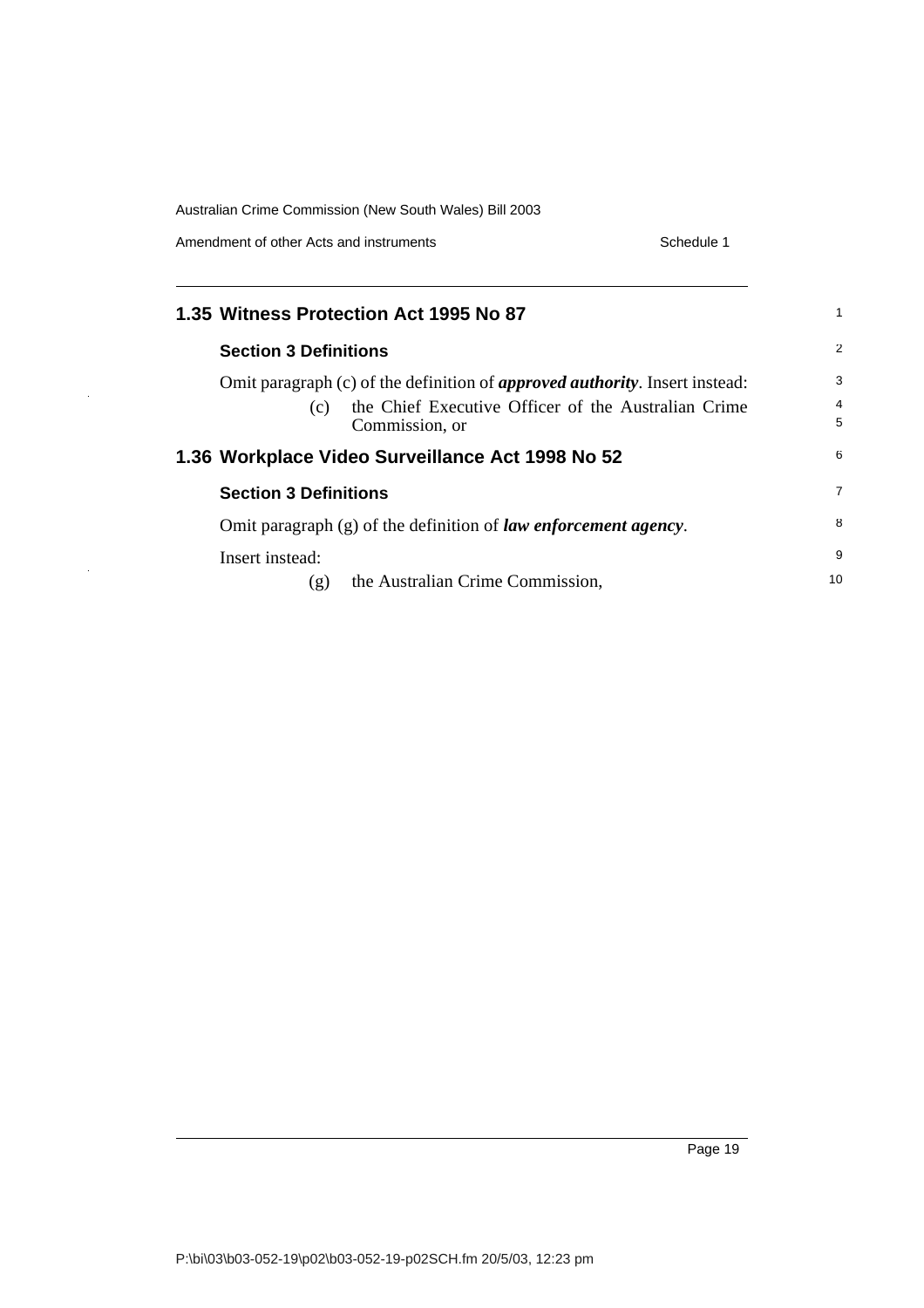Schedule 2 Savings, transitional and other provisions

<span id="page-27-0"></span>

|              |     |     | Schedule 2 Savings, transitional and other provisions<br>(Section 25)                                                                                                                                                                                                                                                                                        | 1<br>$\overline{\mathbf{c}}$ |
|--------------|-----|-----|--------------------------------------------------------------------------------------------------------------------------------------------------------------------------------------------------------------------------------------------------------------------------------------------------------------------------------------------------------------|------------------------------|
| $\mathbf{1}$ |     |     | <b>Terms used in this Schedule</b>                                                                                                                                                                                                                                                                                                                           | 3                            |
|              | (1) |     | In this Schedule:                                                                                                                                                                                                                                                                                                                                            | 4                            |
|              |     |     | <i>NCA investigation</i> means an investigation under section 5 (4) of the<br>NCA (State Provisions) Act.                                                                                                                                                                                                                                                    | 5<br>6                       |
|              |     |     | NCA (State Provisions) Act means the National Crime Authority<br>(State Provisions) Act 1984.                                                                                                                                                                                                                                                                | 7<br>8                       |
|              | (2) |     | In this Schedule, a reference to a section of the applied provisions is<br>a reference to a section of the ACC Act that is an applied provision.                                                                                                                                                                                                             | 9<br>10                      |
| $\mathbf{2}$ |     |     | Certain investigations taken to be special investigations                                                                                                                                                                                                                                                                                                    | 11                           |
|              |     |     | If an investigation that the ACC is conducting under the applied<br>provisions (the <i>ACC investigation</i> ) relates to a matter into which an<br>NCA investigation had been commenced but not completed before<br>1 January 2003, the Board of the ACC is taken to have determined,<br>in writing, that the ACC investigation is a special investigation. | 12<br>13<br>14<br>15<br>16   |
| 3            |     |     | Assembling and giving evidence obtained by NCA                                                                                                                                                                                                                                                                                                               | 17                           |
|              |     | If: |                                                                                                                                                                                                                                                                                                                                                              | 18                           |
|              |     | (a) | before 1 January 2003, the National Crime Authority obtained<br>evidence of a kind referred to in section $6(1)$ of the NCA<br>(State Provisions) Act, but                                                                                                                                                                                                   | 19<br>20<br>21               |
|              |     | (b) | the National Crime Authority has not assembled and given the<br>evidence as mentioned in that subsection before 1 January<br>2003,                                                                                                                                                                                                                           | 22<br>23<br>24               |
|              |     |     | section 12 $(1)$ of the applied provisions applies as if that evidence<br>had been obtained by the ACC in carrying out an ACC operation/<br>investigation.                                                                                                                                                                                                   | 25<br>26<br>27               |
| 4            |     |     | Limitation on challenges to validity of references                                                                                                                                                                                                                                                                                                           | 28                           |
|              |     |     | Section 8 of the NCA (State Provisions) Act continues to apply in<br>relation to a reference made under that Act as if that section had not<br>been repealed by this Act.                                                                                                                                                                                    | 29<br>30<br>31               |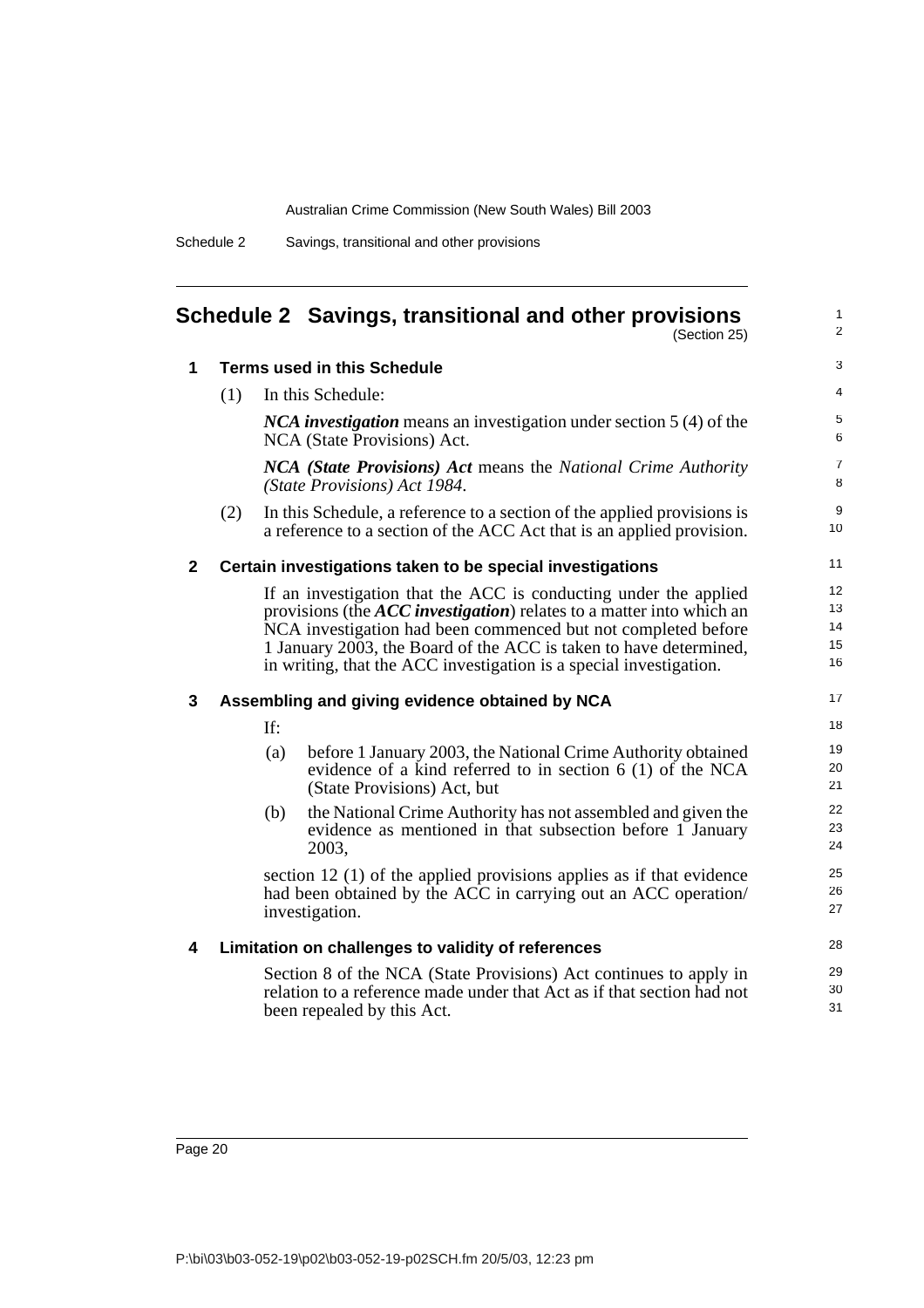Savings, transitional and other provisions Schedule 2 Schedule 2

| 5 |                                                                                                                                                                                                                                                                                                   | Arrangements to obtain information or intelligence |                                                                                                                                                                                                                                                                                                                                                                     | 1                                 |  |
|---|---------------------------------------------------------------------------------------------------------------------------------------------------------------------------------------------------------------------------------------------------------------------------------------------------|----------------------------------------------------|---------------------------------------------------------------------------------------------------------------------------------------------------------------------------------------------------------------------------------------------------------------------------------------------------------------------------------------------------------------------|-----------------------------------|--|
|   |                                                                                                                                                                                                                                                                                                   | as if it had been made under section 18.           | An arrangement that was in force under section 11 of the NCA<br>(State Provisions) Act immediately before 1 January 2003 has effect                                                                                                                                                                                                                                 | $\overline{\mathbf{c}}$<br>3<br>4 |  |
| 6 |                                                                                                                                                                                                                                                                                                   | Things seized under search warrants                |                                                                                                                                                                                                                                                                                                                                                                     | 5                                 |  |
|   | If a thing seized pursuant to a warrant under section 12 of the NCA<br>(State Provisions) Act is in the ACC's possession, section 22(8) and<br>(9) of the applied provisions apply to that thing as if it had been<br>seized pursuant to a warrant under section 22 of the applied<br>provisions. |                                                    |                                                                                                                                                                                                                                                                                                                                                                     |                                   |  |
| 7 |                                                                                                                                                                                                                                                                                                   | Directions as to publication                       |                                                                                                                                                                                                                                                                                                                                                                     | 11                                |  |
|   | (1)                                                                                                                                                                                                                                                                                               | Provisions) Act immediately before 1 January 2003: | If a direction was in force under section 16 $(9)$ of the NCA (State                                                                                                                                                                                                                                                                                                | 12<br>13                          |  |
|   |                                                                                                                                                                                                                                                                                                   | the direction has effect, and<br>(a)               |                                                                                                                                                                                                                                                                                                                                                                     | 14                                |  |
|   |                                                                                                                                                                                                                                                                                                   | (b)<br>25A (9) of the applied provisions.          | section 25A $(10)$ , $(11)$ and $(14)$ (b) of the applied provisions<br>apply to the direction as if it were a direction under section                                                                                                                                                                                                                              | 15<br>16<br>17                    |  |
|   | (2)                                                                                                                                                                                                                                                                                               | provisions.                                        | Section 25A (12) and (13) of the applied provisions, so far as they<br>relate to the CEO, apply to evidence in relation to which a direction<br>was given under section 16 (9) of the NCA (State Provisions) Act as<br>if it were evidence given before an examiner in relation to which the<br>examiner has given a direction under section 25A (9) of the applied | 18<br>19<br>20<br>21<br>22<br>23  |  |
| 8 |                                                                                                                                                                                                                                                                                                   | <b>Disclosure of summons or notice</b>             |                                                                                                                                                                                                                                                                                                                                                                     | 24                                |  |
|   |                                                                                                                                                                                                                                                                                                   | immediately before 1 January 2003:                 | If a notation made in connection with an NCA investigation was in<br>force under section 18A of the NCA (State Provisions) Act                                                                                                                                                                                                                                      | 25<br>26<br>27                    |  |
|   |                                                                                                                                                                                                                                                                                                   | the notation has effect, and<br>(a)                |                                                                                                                                                                                                                                                                                                                                                                     | 28                                |  |
|   |                                                                                                                                                                                                                                                                                                   | (b)<br>or notice containing the notation, and      | section 29B of the applied provisions applies to the summons                                                                                                                                                                                                                                                                                                        | 29<br>30                          |  |
|   |                                                                                                                                                                                                                                                                                                   | (c)<br>operation/investigation.                    | if there is an ACC operation/investigation relating to the<br>matter to which the NCA investigation related, section<br>$29A(4)$ and (5) of the applied provisions apply as if the<br>notation had been made in connection with the ACC                                                                                                                             | 31<br>32<br>33<br>34<br>35        |  |
|   |                                                                                                                                                                                                                                                                                                   |                                                    |                                                                                                                                                                                                                                                                                                                                                                     |                                   |  |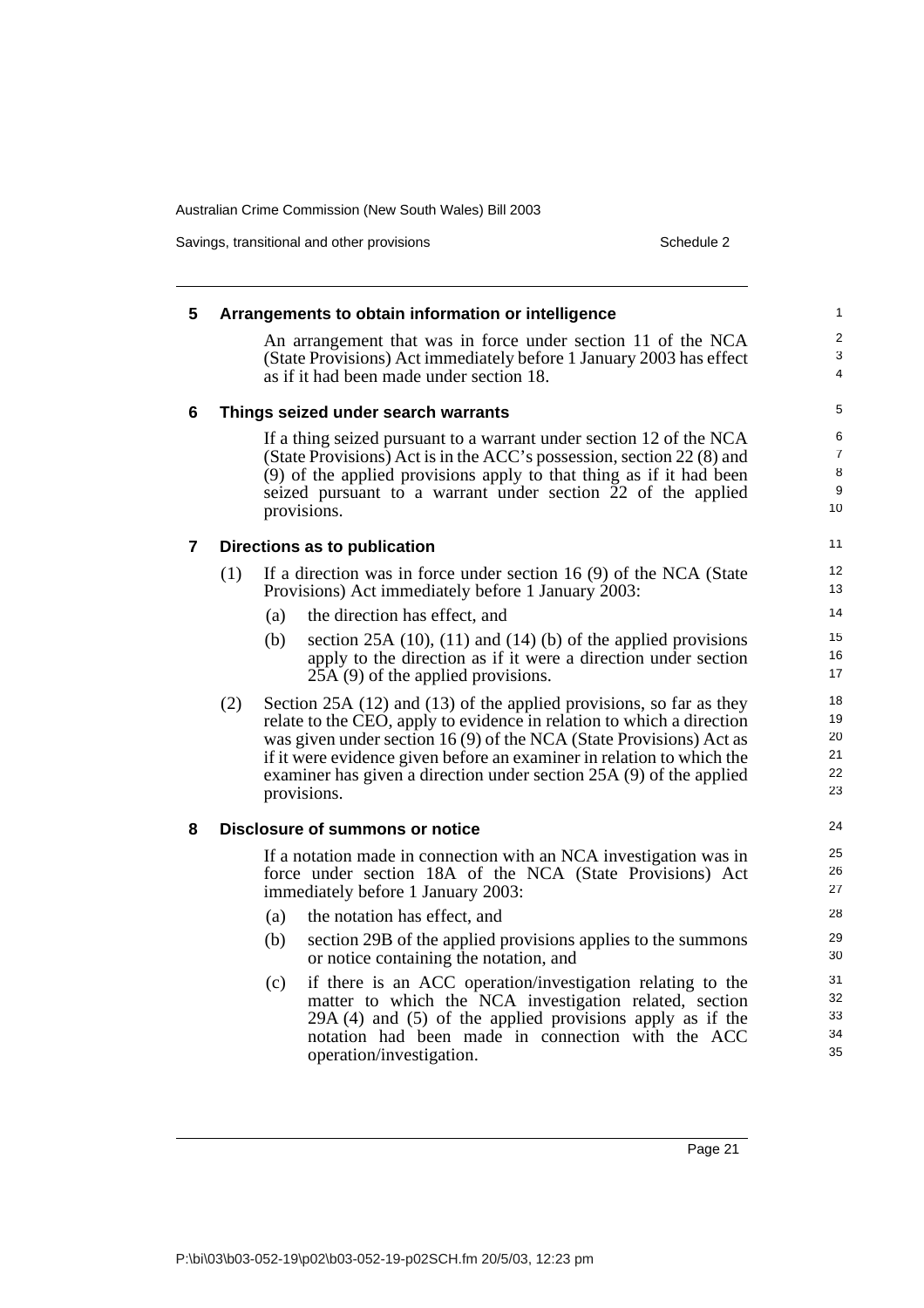Schedule 2 Savings, transitional and other provisions

| 9  | <b>Witness protection</b> |     |                                                                                                                                                                                                                                      |                              |  |
|----|---------------------------|-----|--------------------------------------------------------------------------------------------------------------------------------------------------------------------------------------------------------------------------------------|------------------------------|--|
|    |                           |     | Arrangements that were in effect under section 24 of the NCA (State<br>Provisions) Act immediately before 1 January 2003 have effect as if<br>they had been made under section 34 of the applied provisions.                         | $\overline{2}$<br>3<br>4     |  |
| 10 |                           |     | Administrative arrangements in relation to NCA                                                                                                                                                                                       | 5                            |  |
|    |                           |     | An arrangement that was in force under section 28 (b) of the NCA<br>(State Provisions) Act immediately before 1 January 2003 has effect<br>as if it had been made under section 19.                                                  | 6<br>$\overline{7}$<br>8     |  |
| 11 |                           |     | <b>Secrecy obligations</b>                                                                                                                                                                                                           | 9                            |  |
|    | (1)                       |     | In this clause:                                                                                                                                                                                                                      | 10                           |  |
|    |                           |     | <i>former official</i> means a person who was, at any time, a person to<br>whom section 31 of the NCA (State Provisions) Act applied.                                                                                                | 11<br>12 <sup>2</sup>        |  |
|    | (2)                       |     | Section 51 $(2)$ and $(3)$ of the applied provisions extend to a former<br>official (whether or not he or she is or has been a person to whom<br>section 51 of the applied provisions applies) as if:                                | 13<br>14<br>15 <sup>15</sup> |  |
|    |                           | (a) | references in section 51 of the applied provisions to this Act<br>or to a corresponding Act of another State included references<br>to the NCA (State Provisions) Act or to a corresponding Act<br>of another State, and             | 16<br>17<br>18<br>19         |  |
|    |                           | (b) | the reference in section 51 (3) (b) of the applied provisions to<br>an investigation carried out by the ACC included a reference<br>to an investigation carried out by the National Crime<br>Authority before 1 January 2003.        | 20<br>21<br>22<br>23         |  |
| 12 |                           |     | Validation of administrative actions                                                                                                                                                                                                 | 24                           |  |
|    |                           |     | The Co-operative Schemes (Administrative Actions) Act 2001 (the<br><i>validation Act</i> ) applies to administrative actions that have been<br>taken, or have purportedly been taken, under the NCA (State<br>Provisions) Act as if: | 25<br>26<br>27<br>28         |  |
|    |                           | (a) | the NCA (State Provisions) Act were a relevant State Act for<br>the purposes of the validation Act, and                                                                                                                              | 29<br>30                     |  |
|    |                           | (b) | for the purposes of the validation Act, the "commencement"<br>time" in relation to the NCA (State Provisions) Act were the<br>time when section 23 comes into operation.                                                             | 31<br>32<br>33               |  |